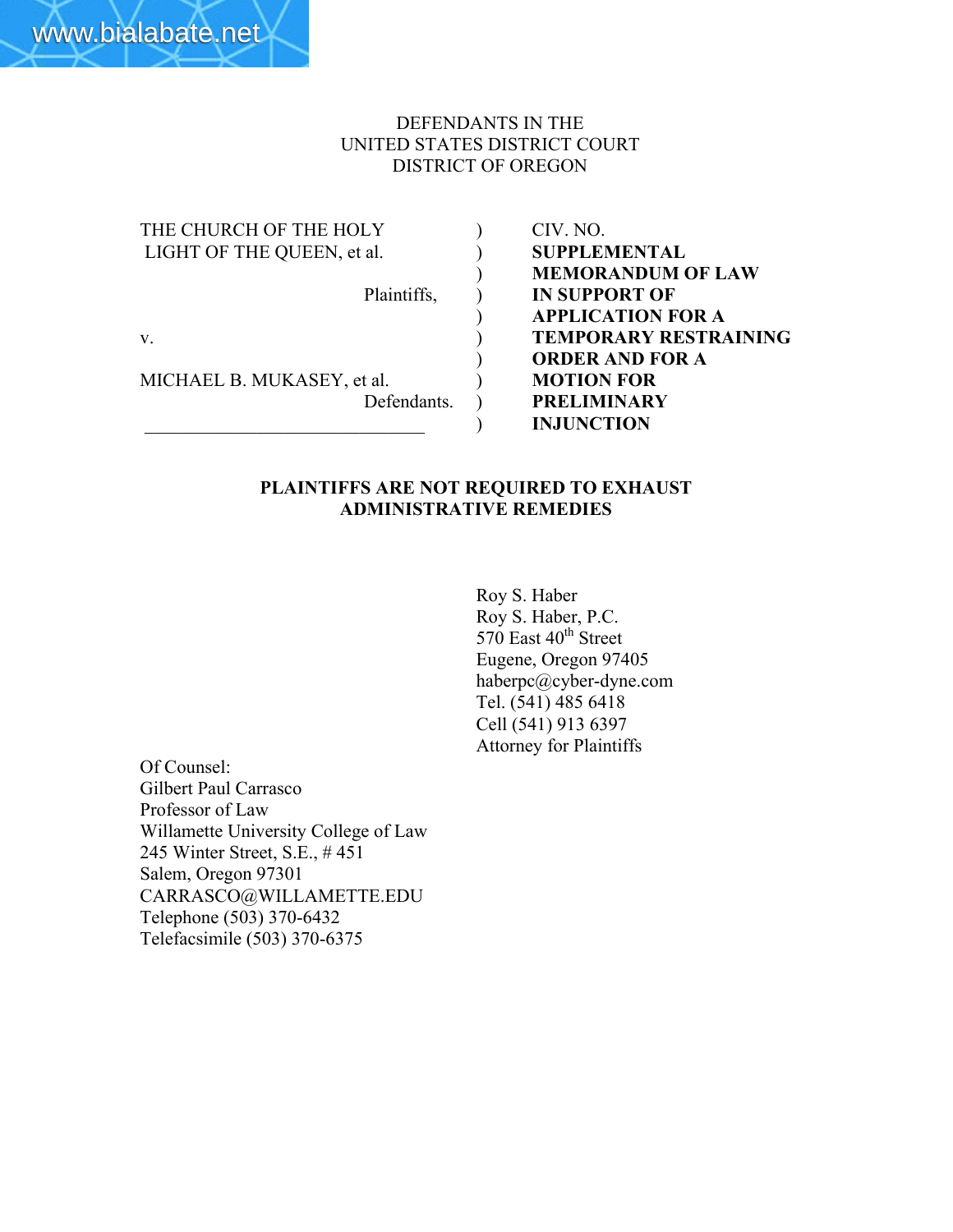

## TABLE OF CONTENTS

| A <sub>1</sub> | There is No Statutory Requirement The Plaintiffs Exhaust                                                                   |
|----------------|----------------------------------------------------------------------------------------------------------------------------|
| <b>B.</b>      | Defendants Have Acknowledged that Exhaustion is                                                                            |
| C.             | There is no Requirement that Plaintiff's Exhaust Administrative                                                            |
| D.             | This Court Should Decline to Require Exhaustion of Any                                                                     |
| Ε.             | The Government Has Already Demonstrated its Intent to Impede<br>the Importation of the Daime Tea into the United States13  |
| F.             | Even if There Were an Exhaustion Requirement, That Would<br>Not Affect Plaintiffs' Right to Immediate Injunctive Relief to |
|                |                                                                                                                            |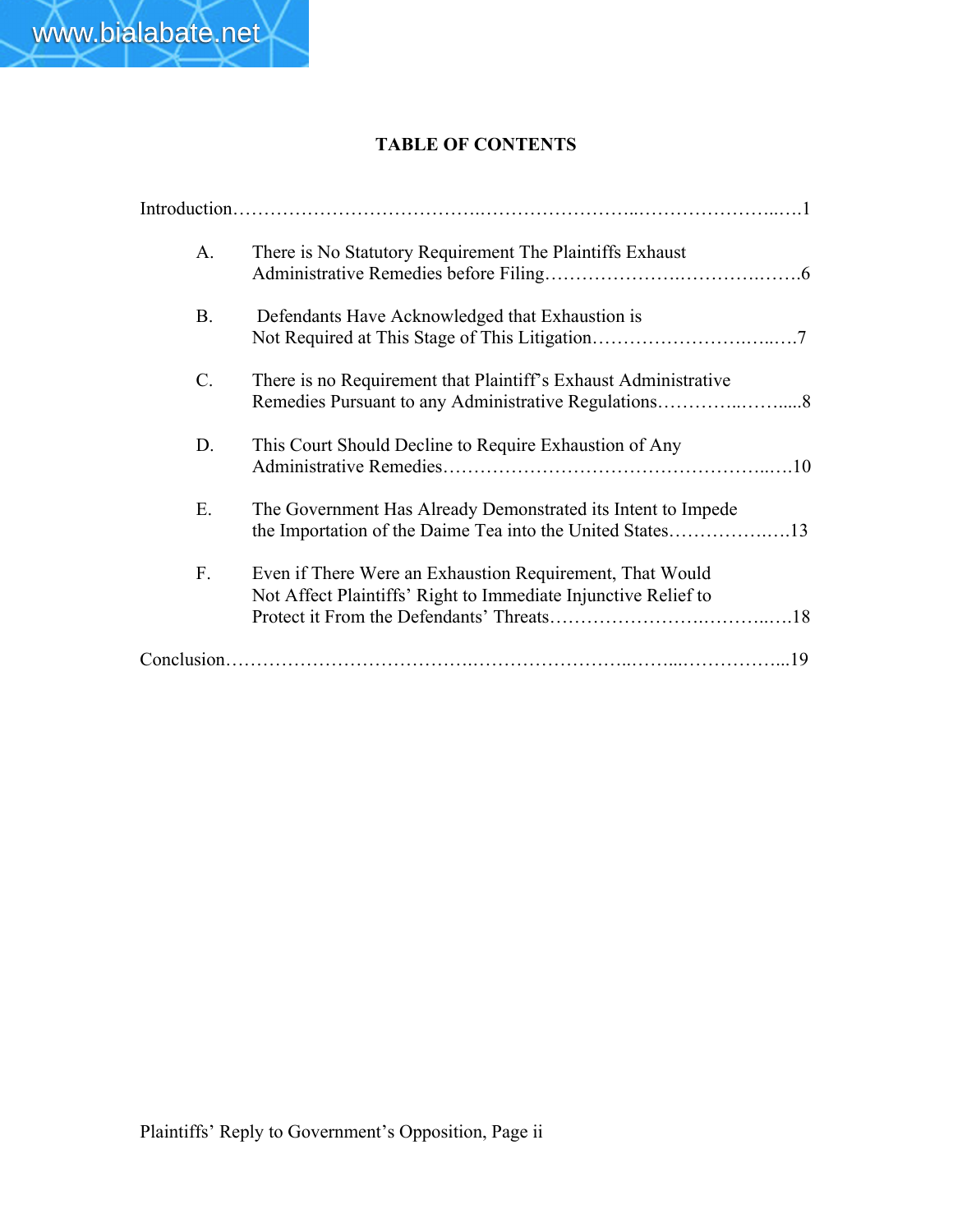# TABLE OF AUTHORITIES

| <b>CASES</b>                                                      | PAGE(S) |
|-------------------------------------------------------------------|---------|
| Abbot Laboratories v. Gardner,                                    |         |
| <b>Employment Division v. Smith,</b>                              |         |
| FTC v. Dean Foods Co.,                                            |         |
| Gonzales v. O Centro Espirita Beneficente Uniao Do Vegetal,       |         |
| Jackson v. District of Columbia,                                  |         |
| McCarthy v. Madigan, 5                                            |         |
| NLRB v. Industrial Union of Marine & Shipbuilding Workers of Am., |         |
| Olsen v. Drug Enforcement Admin.,                                 |         |
| Patsy v. Bd. of Regents of State of Fla.,                         |         |
| St. John's United Church of Christ v. City of Chicago,            |         |
| Wagner v. Taylor,                                                 |         |
| Yahweh Ben Yahweh v. U.S. Parole Comm'n,                          |         |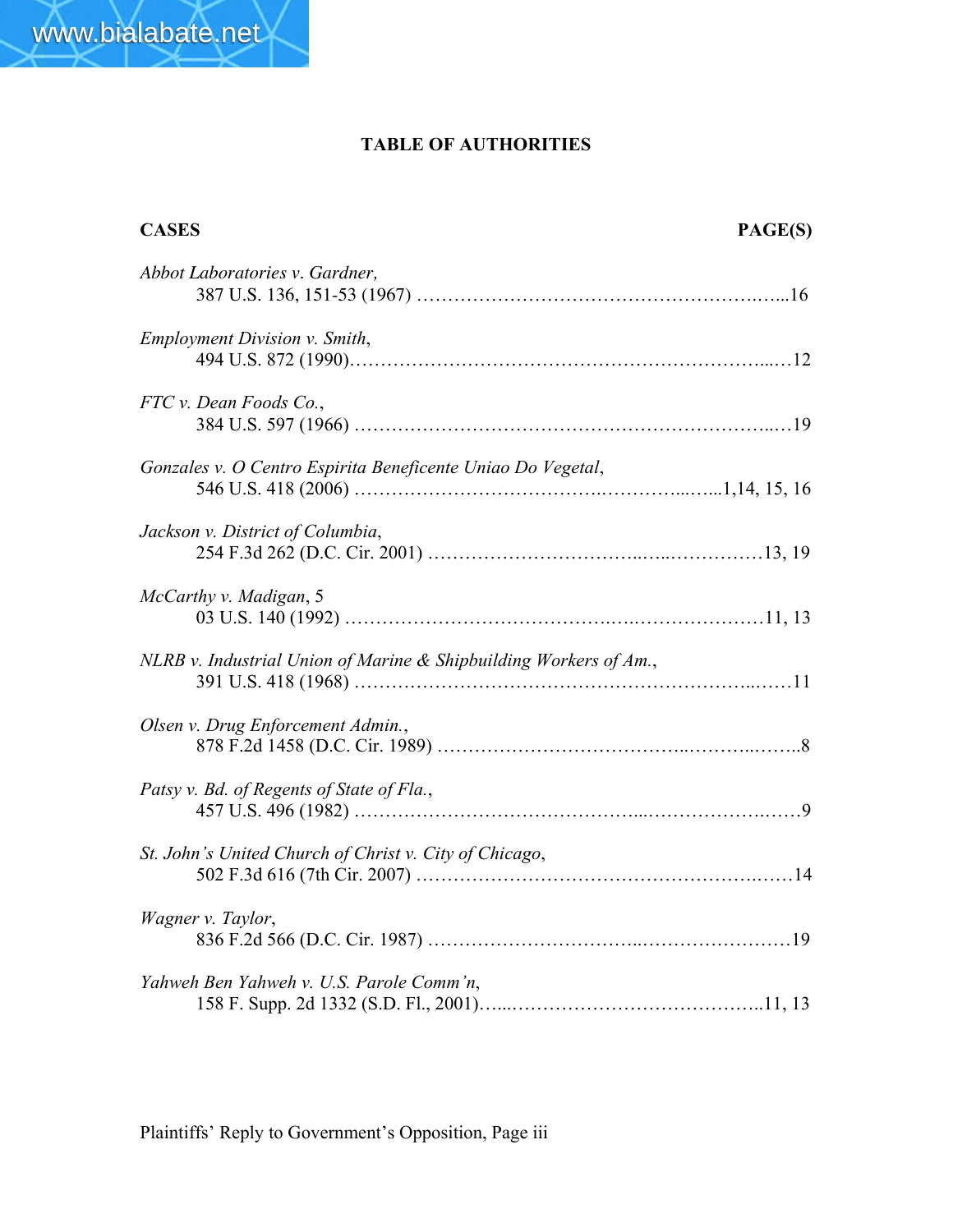

# TABLE OF AUTHORITIES (CON'T)

| <b>STATUTES</b> | PAGE(S) |
|-----------------|---------|
|                 |         |
|                 |         |
|                 |         |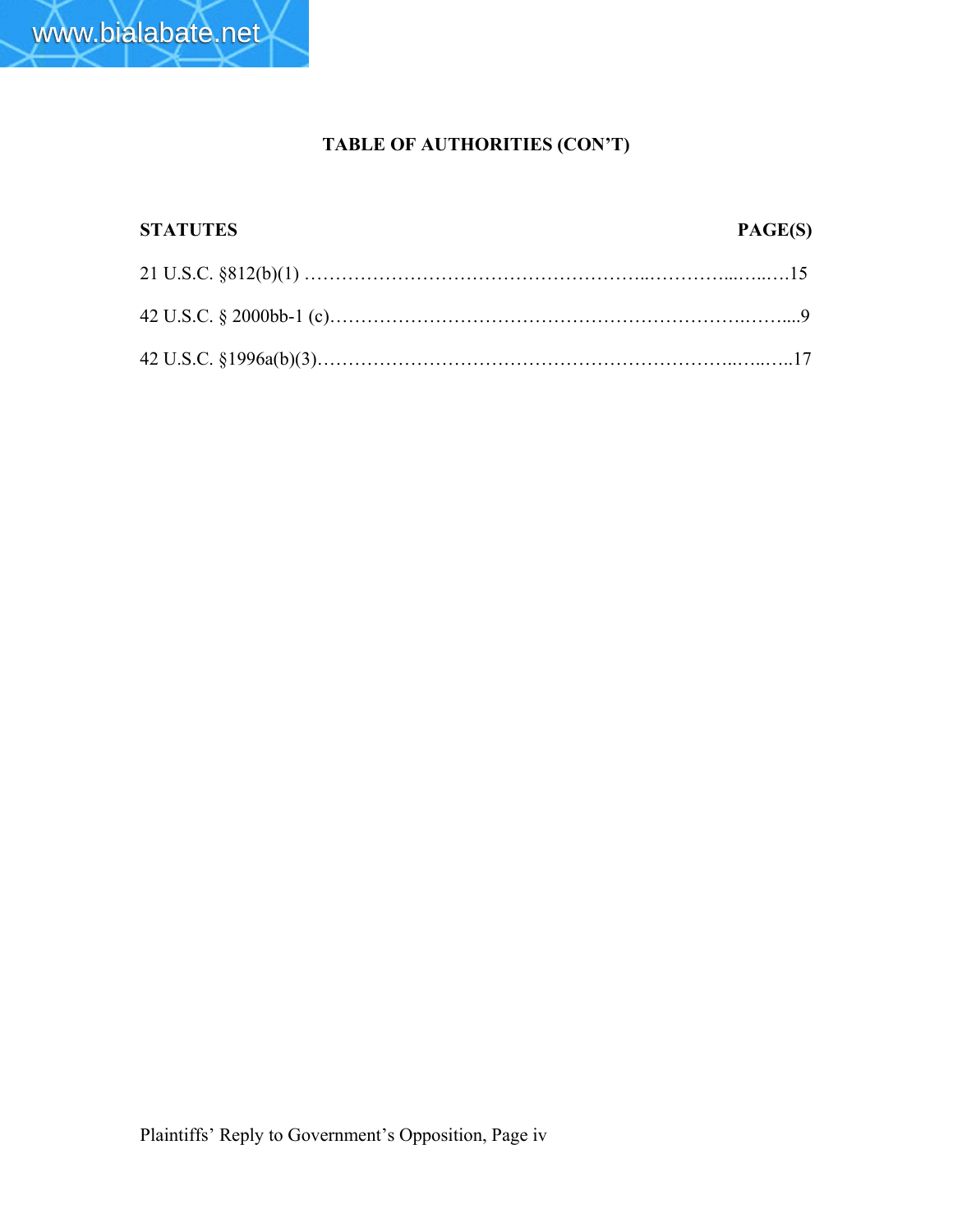#### INTRODUCTION

Defendants' Opposition asks the Court to dismiss this litigation and to refrain from issuing the requested Temporary Restraining Order prohibiting the government from threatening to seize plaintiffs' sacrament, and to arrest, imprison, and bring criminal charges against these law-abiding citizens for quietly practicing their religion. Defendants continue in their attempts to intimidate plaintiffs even in light of the 8-0 decision in *Gonzales v. O Centro Espirita Beneficente Uniao Do Vegetal*, 546 U.S. 418 (2006).

There are a number of reasons why this Opposition is bereft of any factual or legal support, which we will address below. Perhaps the most troubling thing about this pleading is that no less than five times in the past eight months, defendants argued to Judge Parker in the *O Centro* litigation that where the government has stated that it is banning the importation of the tea and where importation and distribution may well result in seizure of the tea, $<sup>1</sup>$  plaintiffs need not exhaust any administrative remedies to make the</sup> case ripe for an Article III Judge to render a decision under the Religious Freedom Restoration Act (RFRA) regarding the government's actions. Indeed, Mr. Beane argued to Judge Parker that, because the hoasca tea had been seized and the government was taking the position it would continue to threaten criminal prosecution if the tea were imported, there was a ripe controversy and the government had no reason to argue for exhaustion. This is precisely where this litigation is today. The Attorney General of the United States informed plaintiffs several years ago that the United States will not permit

 $\frac{1}{1}$  In the case of plaintiff Goldman, federal agents forced their way into his house, and with rifles, handcuffed him in the presence of his terrorized young son and daughter, detained him in jail for 12 hours, and finally released him without any charges being filed.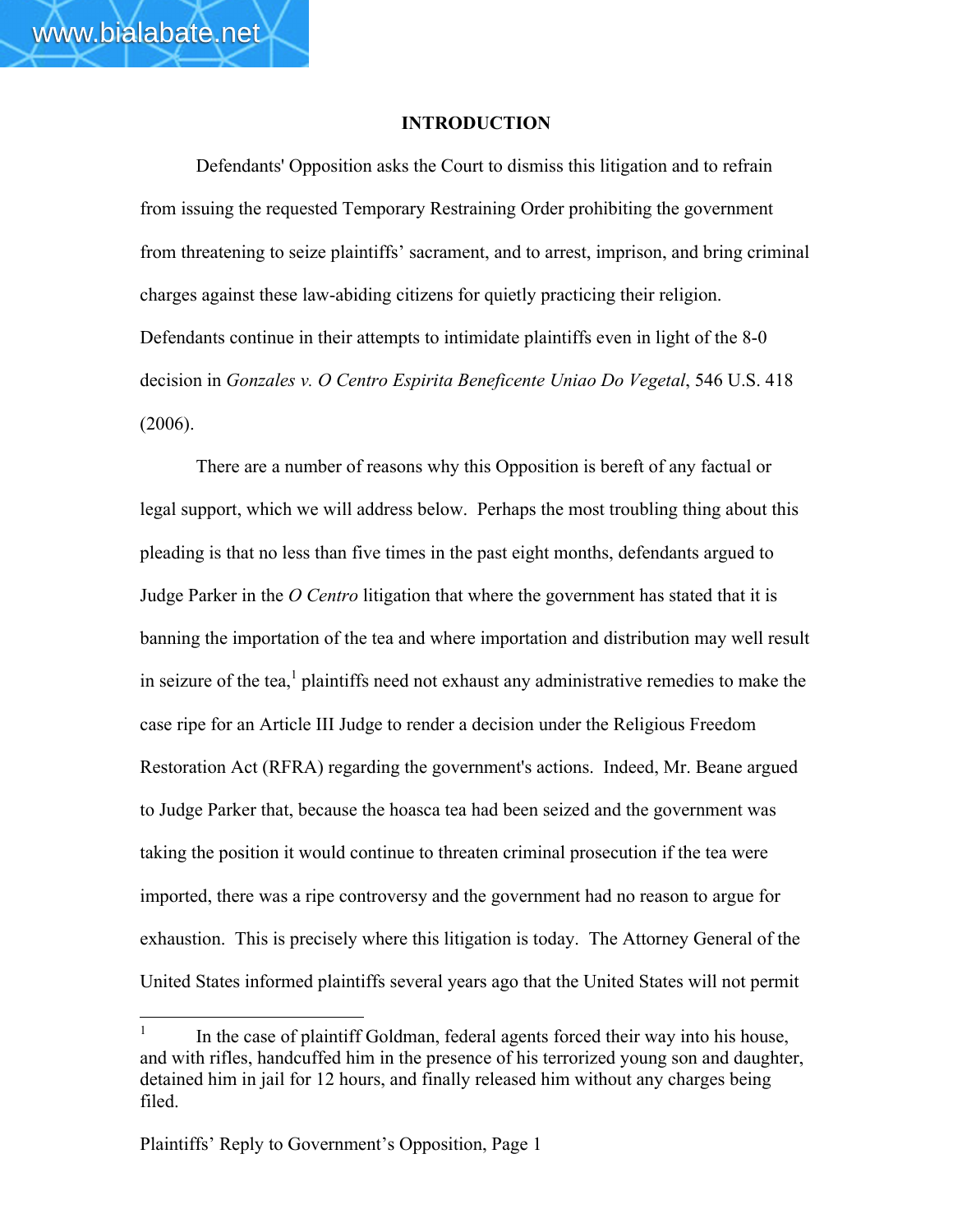$\overline{a}$ 

the sacred Daime tea to be brought into this country for sacramental use. And, despite the 8-0 loss in the *O Centro* case, defendants persist in continuing their threats of arrest and prosecution of the plaintiffs. Defendants argued to the Supreme Court that there will be no exceptions granted, and the government has already evidenced that it opposes what we are seeking now.

The defendant Department of Justice (DOJ) never argued that the District Court of New Mexico did not have jurisdiction to hear the *O Centro* case. Even before the Supreme Court, the Solicitor General of the United States did not argue that the district court did not have jurisdiction. This court has jurisdiction to hear this case. Defendants have acknowledged that prudential exhaustion is not jurisdictional. In *O Centro,* defendants argued that, "Although exhaustion is not statutorily required, the prudential exhaustion doctrine should be treated as jurisdictional in this case because evasion of the DEA's administrative process would lead to the avoidance of an exclusive jurisdiction provision." Thus, the best that DOJ was hoping for in the *O Centro* litigation was for the district judge to exercise his discretion to treat a non-jurisdictional claim as jurisdictional.<sup>2</sup> This current move must be seen for what it is: A last ditch effort by the United States to avoid another finding by a federal district court that the defendants have no compelling interest in banning the sacred tea. The Supreme Court was correct in holding that federal district courts, not the Drug Enforcement Administration (DEA) or the DOJ, are best suited to evaluate the complicated constitutional, statutory and evidentiary issues raised in a religious freedom case.

<sup>2</sup> Def. Reply Memo, *O Centro,* April 1, 2008, p. 3 ftn.2. This argument is related to what the government called "phase two" of the *O Centro* case, having acknowledged that exhaustion does not even apply at the stage of the litigation where the government seeks to ban the sacramental tea in its entirety.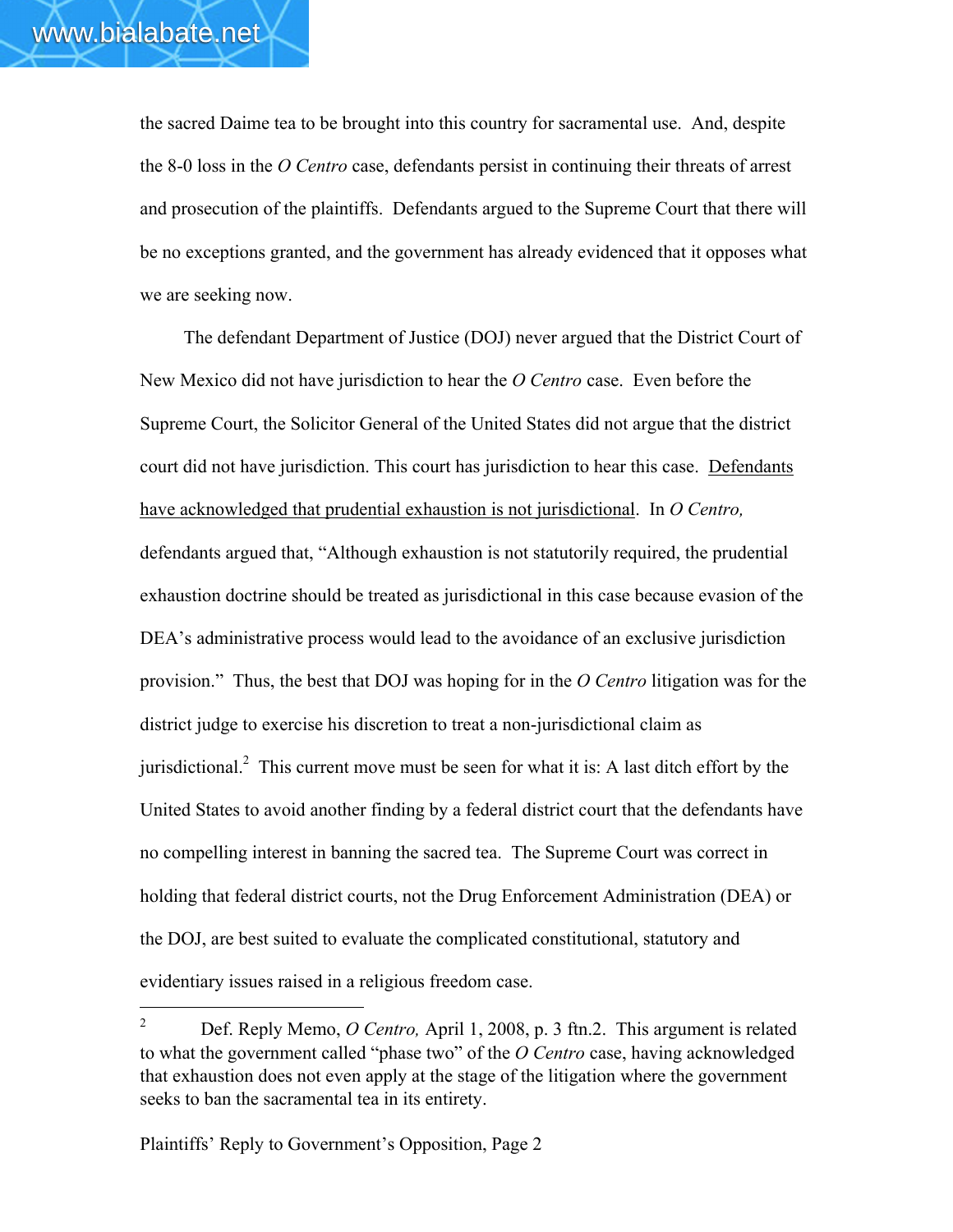Defendants admitted in the *O Centro* case that there were no statutory exhaustion requirements implicated in this case. Even if there were any applicable exhaustion statutes, the defendants have demonstrated that they have already predetermined the outcome of any such pursuit.

As noted in the Declaration of plaintiffs' counsel, the plaintiffs began negotiations with the DOJ in the year 2000, pursuant to then-Attorney General Reno's desire to settle this litigation. There were 12 federal agencies that comprised an "interagency task force working group" to advise the Attorney General. All communications were between plaintiffs' counsel and senior attorneys in both Ms. Reno's office and that of her successor. In the eight years since these dozen federal agencies have denied plaintiffs their rights, not one of the senior Justice Department attorneys has ever requested or even suggested that plaintiffs had to apply to any federal agency for an exemption under any statute or regulation then or now in effect. *See:*

1. A December 11, 2000, letter from I. Michael Greenberger, Principal Deputy Associate Attorney General, advising plaintiffs that an "interagency working group has been formed' including twelve "branches of the Department of Justice"<sup>3</sup>;

2. A December 12, 2000, letter from Robert Rabin, Office of the Attorney General, to Congressman Peter DeFazio referring to the "interagency working group. . . [charged] to investigate methods of handling religious freedom claims generally";

3. A December 21, 2000 letter from Greenberger stating that "[I]t is not feasible nor advisable for the Department to reach a conclusion on the

<sup>3</sup> *See* Haber Dec. Ex. "G."

See Haber Dec. Ex "H." This letter establishes that, at that time, there were no procedures nor administrative processes in existence in any of the 12 DOJ branches to evaluate religious freedom cases. To this date neither DOJ, the DEA, nor any other agencies have promulgated any regulation regarding this issue. Mr. Beane's letter of May 1, 2008, the first ever such communication from any federal agency over the aforementioned eight year period, advised plaintiffs to apply to the DEA for an exemption but fails to refer to any policy or procedure that has been promulgated by the Attorney General since the inference admitted in the Rabin letter.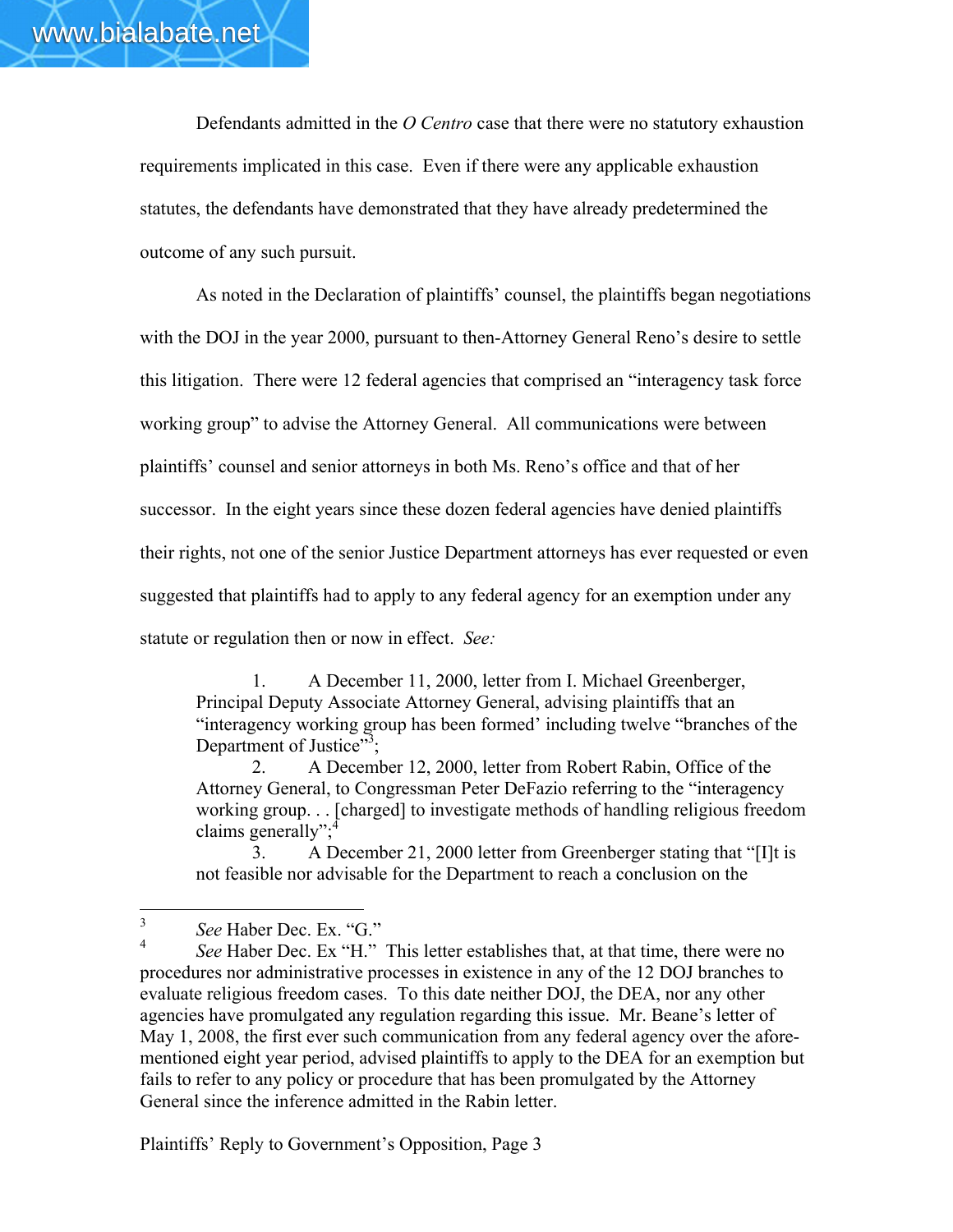complex legal and factual issues that you have raised without thorough consideration. The interagency working group is the most appropriate and efficient means of undertaking such consideration";<sup>5</sup>

4. A February 2, 2001 letter from Stuart Schiffer, George W. Bush Administration replacement for Greenberger, stating that any information the plaintiffs wish to provide should be done in the context of the *O Centro* litigation. $6$ 

All communications between the parties were between plaintiffs' counsel and the various Assistant or Associate Attorneys General on behalf of the "interagency task force" created by former Attorney General Reno to settle the existing dispute.

On October 11, 2001, the predecessor of defendant Immergut, the United States Attorney for the District of Oregon, continued the pattern of intimidation of plaintiffs by advising them that "[t]he decision to prosecute your client for his conduct remains an open question pending the decision of the United States Department of Justice regarding your request for a controlled substance exemption."<sup>7</sup> On October 19, 2001, Assistant Attorney General McCullum advised the plaintiffs that the United States of America would ban the importation, distribution and possession of the sacred Daime tea, concluding that it was the least restrictive means to "furthering a compelling government interest," the identical position the defendants have taken in *O Centro.* Thus, from that moment on, plaintiffs have been under the threat of further seizure of their holy sacrament, and arrest, prosecution and imprisonment if they practice their religion.

From plaintiffs' very first contact with Attorney General Reno, plaintiffs made it crystal clear that they were not and are not seeking any administrative action by any

<sup>5</sup> *See* Haber Dec. Ex. "J." These documents establish that the DOJ takes the position that it, not the DEA, is best qualified, with the assistance of all 12 of its branches, to evaluate these complex issues.

<sup>6</sup> *See* Haber Dec. Ex. "K."

Exhibit "15." Although the Statute of Limitations has run regarding Mr. Goldman's arrest, the threat of further arrest remains.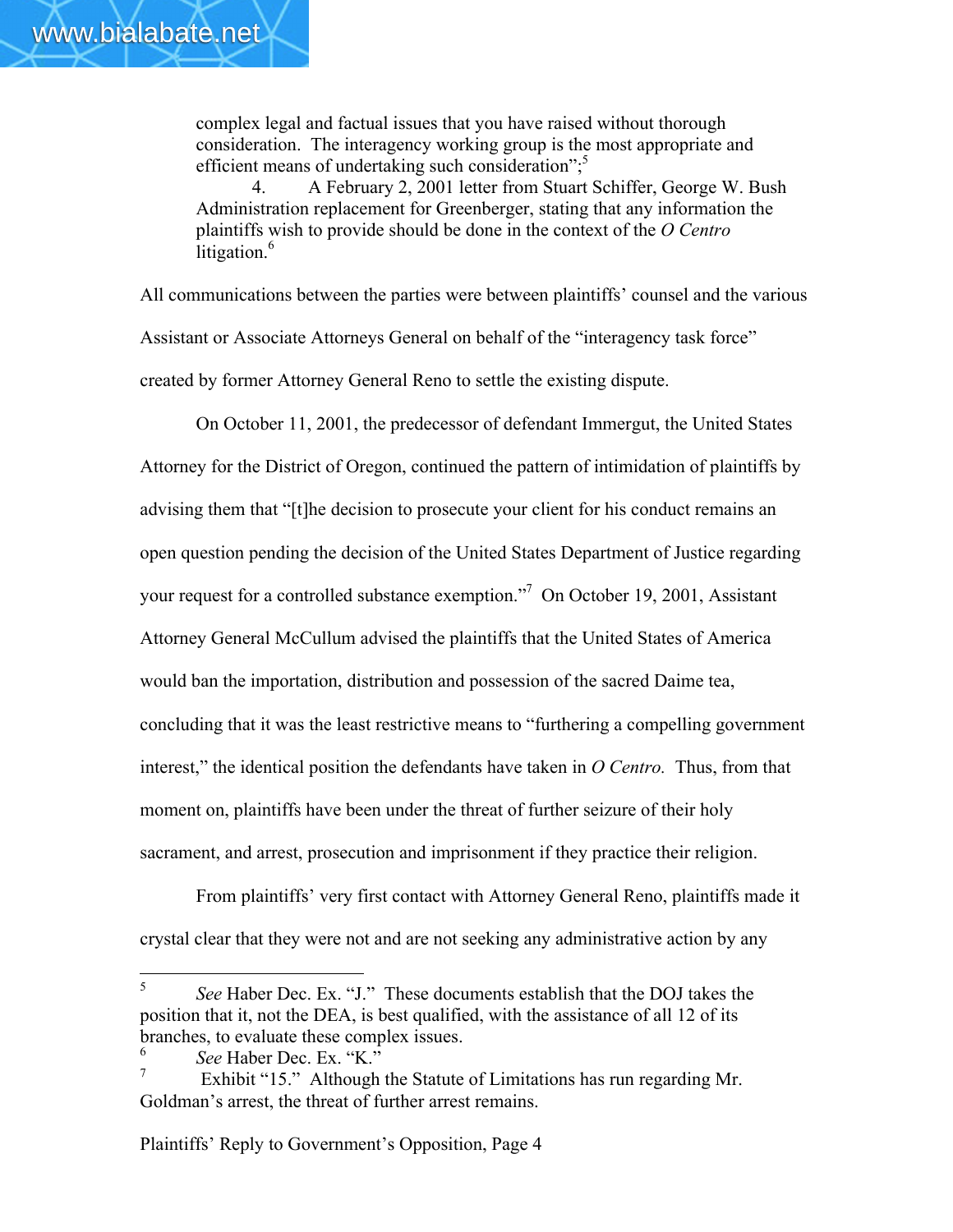government agency; plaintiffs have never invoked any administrative processes. Rather, the Attorney General was informed that the federal government's continued threats to seize the tea and prosecute Church members were a violation of law, the RFRA, which prohibits the government from imposing a "substantial burden" on a religious practice without demonstrating a "compelling interest." The Supreme Court agreed.

Defendants spend several pages arguing cases which hold that one cannot mount a facial challenge agency regulations without meeting certain criteria. But that is not this case. Plaintiffs are not challenging and the Controlled Substances Act (CSA) regulations. As Mr. Beane has noted several times in the UDV case, the challenge was there and is here to the government banning the importation of the tea without demonstrating a compelling interest. This is not a case challenging any governmental administrative decision. This case prays for relief from the illegal threats by the DOJ and the Attorney General to seize the sacrament of plaintiffs' religion and to arrest and prosecute those members of the Church who might attempt to bring the tea into the United States for the sole purpose of imbibing it during religious services. It is noteworthy, "[t]he Department [of Justice, which includes the DEA,] does not have a procedure to handle RFRA cases."<sup>8</sup>

As we point out below, defendants have conceded to Judge Parker that where the government is seeking to ban the tea completely, there are no exhaustion requirements. No regulations are being challenged, contrary to the government's Memorandum Nevertheless, defendants sent a letter dated May 1, 2008, stating that, if plaintiffs want

<sup>8</sup> *See* Exhibit "E." As we note in the Memorandum of Law in Support of Plaintiffs' Motion for Preliminary Injunction, the defendants have never had and still do not have a process to evaluate religious freedom claims arising under RFRA.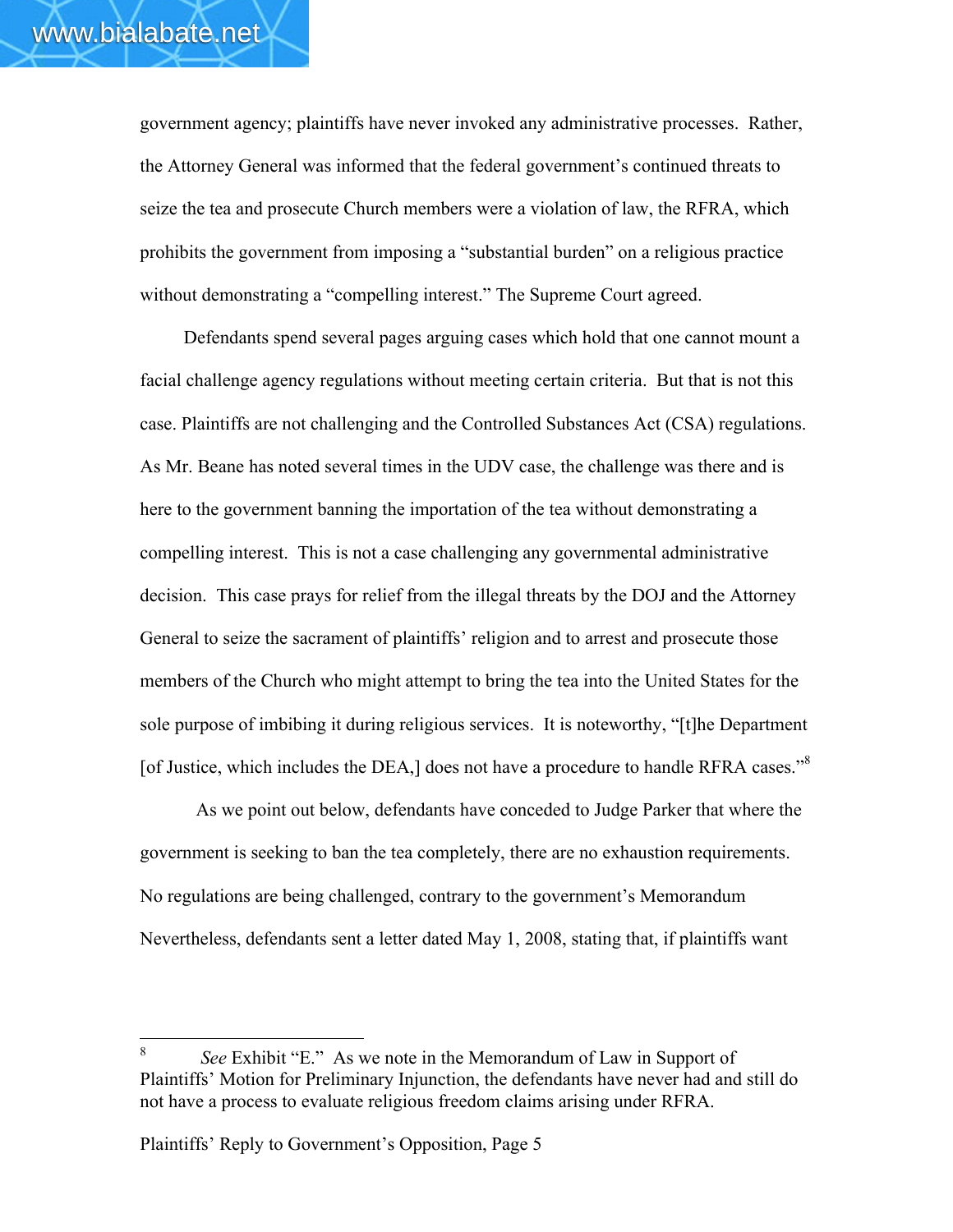some exemption from the DEA, they should apply to the Administrator of the DEA for an exemption.

Finally, defendants concede that the district court does have jurisdiction at this stage of the litigation where the government seeks to ban the tea entirely. Mr. Beane argued to Judge Parker that, "Well, those jurisdictional issues don't arise until you get to the issue of the regulations themselves. The government had seized their shipment of Hoasca. Clearly there was an injury . . . The phase II uniquely raises the issues concerning the administrative process that applies, after all, only after somebody is lawfully importing them in the first place. . .First, it wasn't relevant in phase I of the litigation. . . ." Transcript of *O Centro,* Hearing, April 9, 2008, at 77.

#### A. There is No Statutory Requirement The Plaintiffs Exhaust Administrative Remedies before Filing.

Defendants admit that there is no statute requiring plaintiffs to seek any exemptions or otherwise exhaust any administrative remedies before filing this case. In the *O Centro* litigation defendants argued, that while "[e]xhaustion is not statutorily required," Judge Parker should order "prudential exhaustion" in the Court's discretion. Defs.' Mem. in Supp. of Mot. to Dismiss, at 16-17, Doc. #166-2, *O Centro*, No. CV-00- 1647 (D. N.M, Nov. 21, 2007).

Defendants made the same argument again several months later saying, "Exhaustion is not statutorily required." Defs.' Reply Memorandum to Motion to Dismiss, *O Centro,* No. CV-00-1647 (D.N.M. April 1, 2008), at 3.9

 $^{9}$  DEA Regulations provide that a person "may" apply for an exemption to the application of any regulations, but this provision is not an exhaustion requirement as, for example, compared to Title VII of the Civil Rights Act, which requires that aggrieved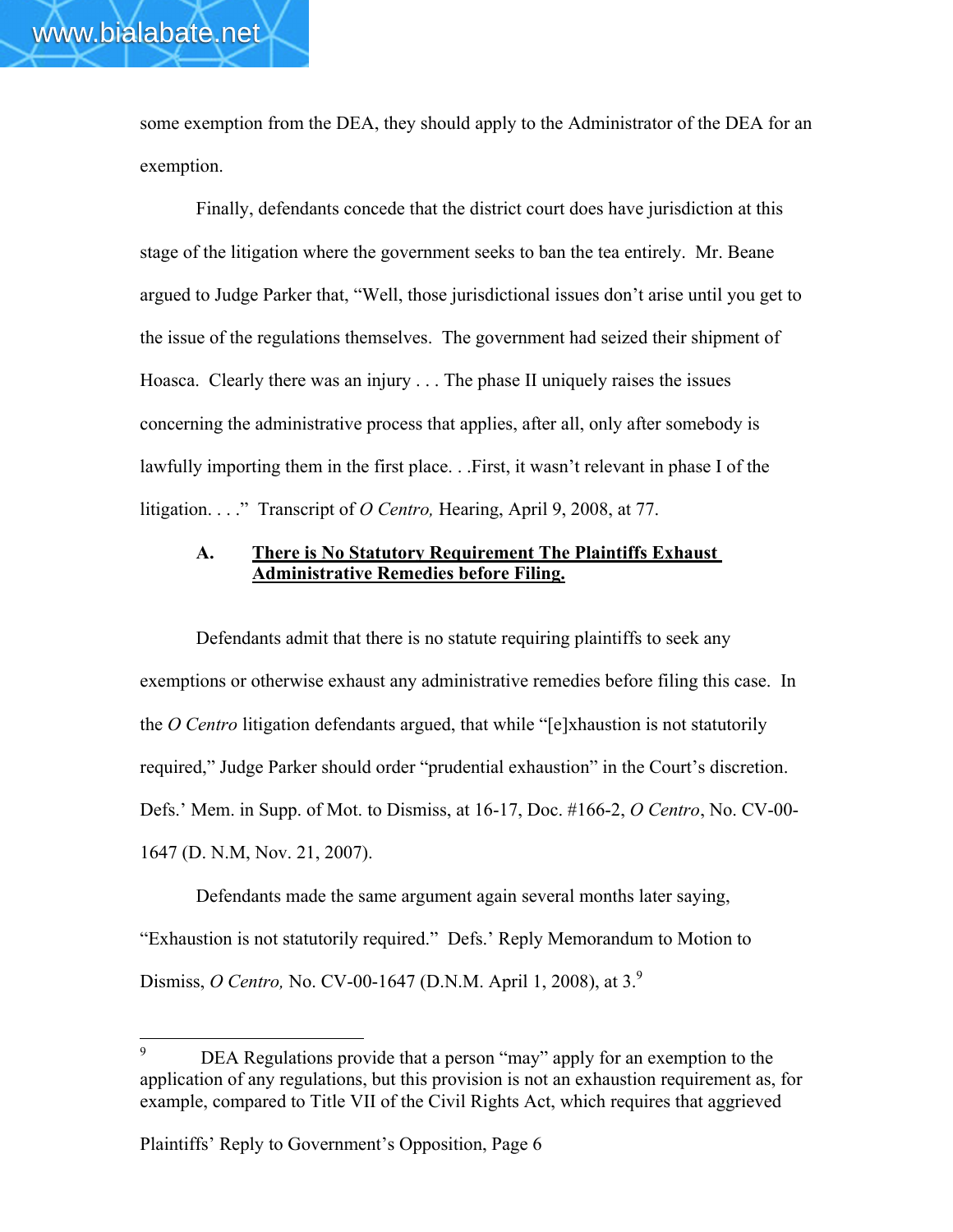## B. Defendants Have Acknowledged that Exhaustion is Not Required at This Stage of This Litigation.

Defendants characterized the posture of the UDV case after remand as follows:

A sharp distinction must be drawn between Phase I of this litigation, which concerned the government's attempt to ban Plaintiffs' use of *hoasca*, and Phase II of this litigation, which concerns a challenge to the government's authority to regulate Plaintiffs' use of *hoasca*. United States Customs officers had seized a shipment of *hoasca* to Plaintiffs, thus creating an actual dispute concerning the government's ban on any use of *hoasca*. <sup>10</sup>

After receiving briefing and hearing oral argument about further litigation proceedings, this Court recognized that there were two distinct components to Plaintiffs' reformulated case against the government—the first phase addressing the government's right to ban Plaintiffs' use of *hoasca* and the second phase concerning the lawfulness of regulating Plaintiffs' use of *hoasca.* In this case, the government had no reason to discuss an exemption process for regulations because Phase I addressed a threshold question about the lawfulness of any importation or use of *hoasca*.<sup>11</sup>

Defendants continued to press this argument/distinction with Judge Parker.

The first phase of this litigation concerned the government's right to ban Plaintiffs' use of *hoasca* [hereinafter Phase I]. Phase I of this case presented a ripe controversy because the government had seized Plaintiffs' *hoasca* and took the position that the importation and use of a Schedule I controlled substance was entirely banned by the Controlled Substances Act ("CSA").<sup>12</sup>

Defendants make it clear that:

[I]n Phase I of this litigation, Plaintiffs' claims concerning Defendants' seizure of *hoasca* were ripe for review because there was a concrete dispute for the Court to resolve.<sup>13</sup>

 $\overline{a}$ persons first seek relief from the Equal Opportunity Employment Commission before filing suit in federal court, or the Prisons Litigation Reform Act, enacted after RFRA, which specifically requires that all prisoners must first exhaust administrative remedies before filing civil rights cases in federal court. See discussion below.<br> $^{10}$  Def Motion To Dismiss Amended Complaint O Centro Nove

Defendants' Reply Memorandum in Support of Their Motion to Dismiss, No. CV 00-1647 JP/RLP, April 1, 2008, at 5 (hereinafter, "Def. UDV Motion").

 $\frac{12}{13}$  Def. UDV Motion at 2.

*Id.* at 11.

<sup>10</sup> Def. Motion To Dismiss Amended Complaint, *O Centro, November 21, 2007, at 25.*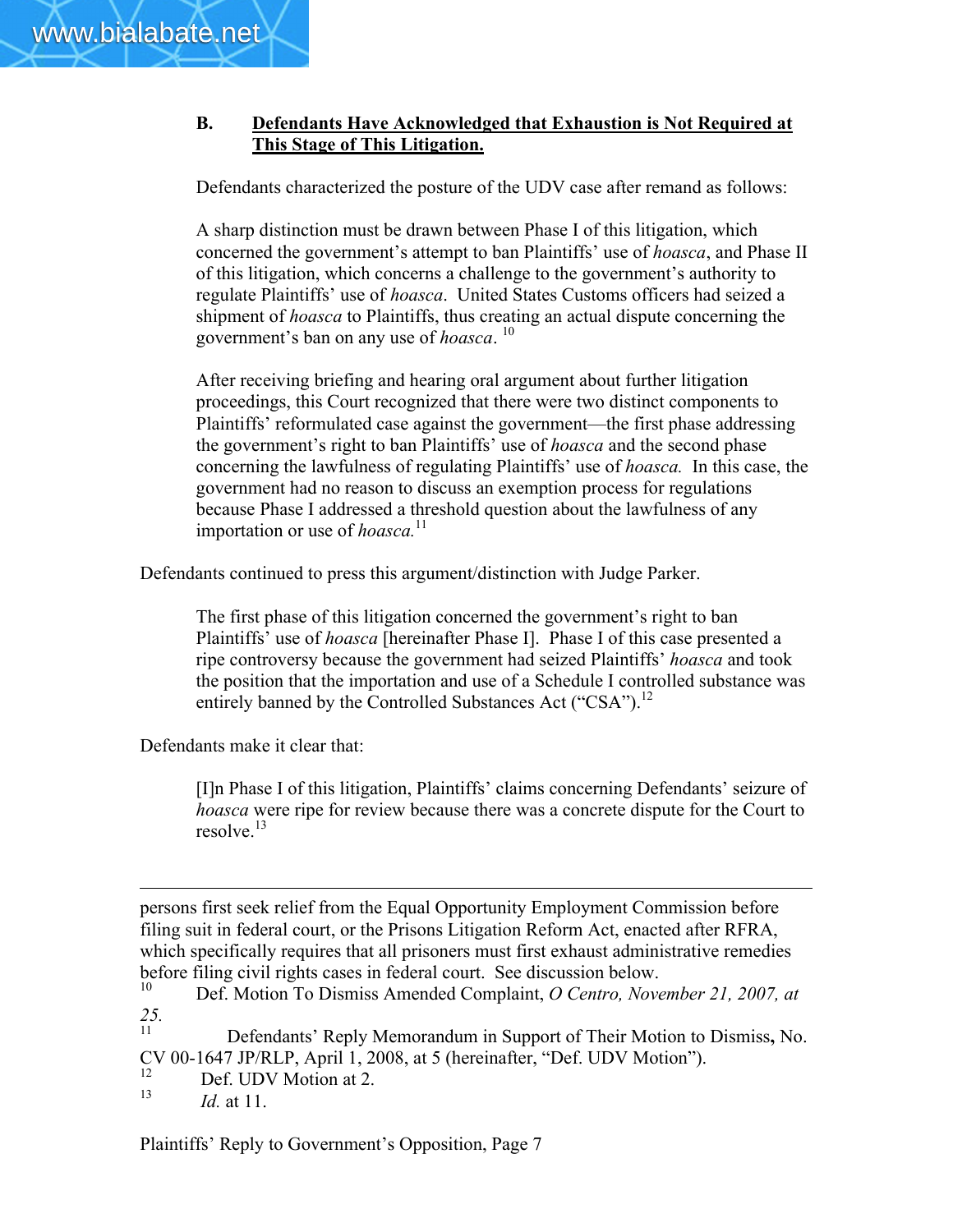Such is the posture of this case. As we note above, it was the Attorney General who notified plaintiffs on October 19, 2001, that the government would continue to ban the tea, and it was the U.S. Attorney who suggested that any decision about criminal prosecution would be based on whether the DOJ decided to ban the tea. The defendants are estopped from even asserting most, if not all, of their UDV arguments.<sup>14</sup>

Simply stated, the defendants are looking for a way to take a second bite at the same apple and to retry the UDV case again in their offices with their Administrator deciding if she is violating RFRA, rather than have the decision made in this Court, which is the forum RFRA intended to resolve such issues.

### C. There is No Requirement that Plaintiffs Exhaust Administrative Remedies Pursuant to any Administrative Regulations.<sup>15</sup>

In passing RFRA, Congress determined that federal courts should undertake to evaluate the competing interests involved in government decisions to burden a religious practice. There is nothing in the RFRA statute or legislative history to suggest that a federal agency that is taken to task in an Article III Court for violating RFRA, should have the case remanded to it, to hold its own set of hearings and decide, in the first instance, whether its policies are illegal as applied to the plaintiff and therefore violate  $RFRA.<sup>16</sup>$ 

<sup>&</sup>lt;sup>14</sup> *See,* Plaintiffs Memorandum in Support of Application for a Temporary Restraining Order.

In the past, the DEA has taken the position (and we agree) that the DEA does not have jurisdiction even to entertain an exemption for religious use of the Daime tea. *See, Olsen v. Drug Enforcement Admin.*, 878 F.2d 1458 (D.C. Cir. 1989).

<sup>16</sup> However, where a government agency's administrative process has already been initiated, there is nothing in RFRA to prevent that agency from initially looking at constitutional impediments or other statutory impediments that may require it to alter its behavior.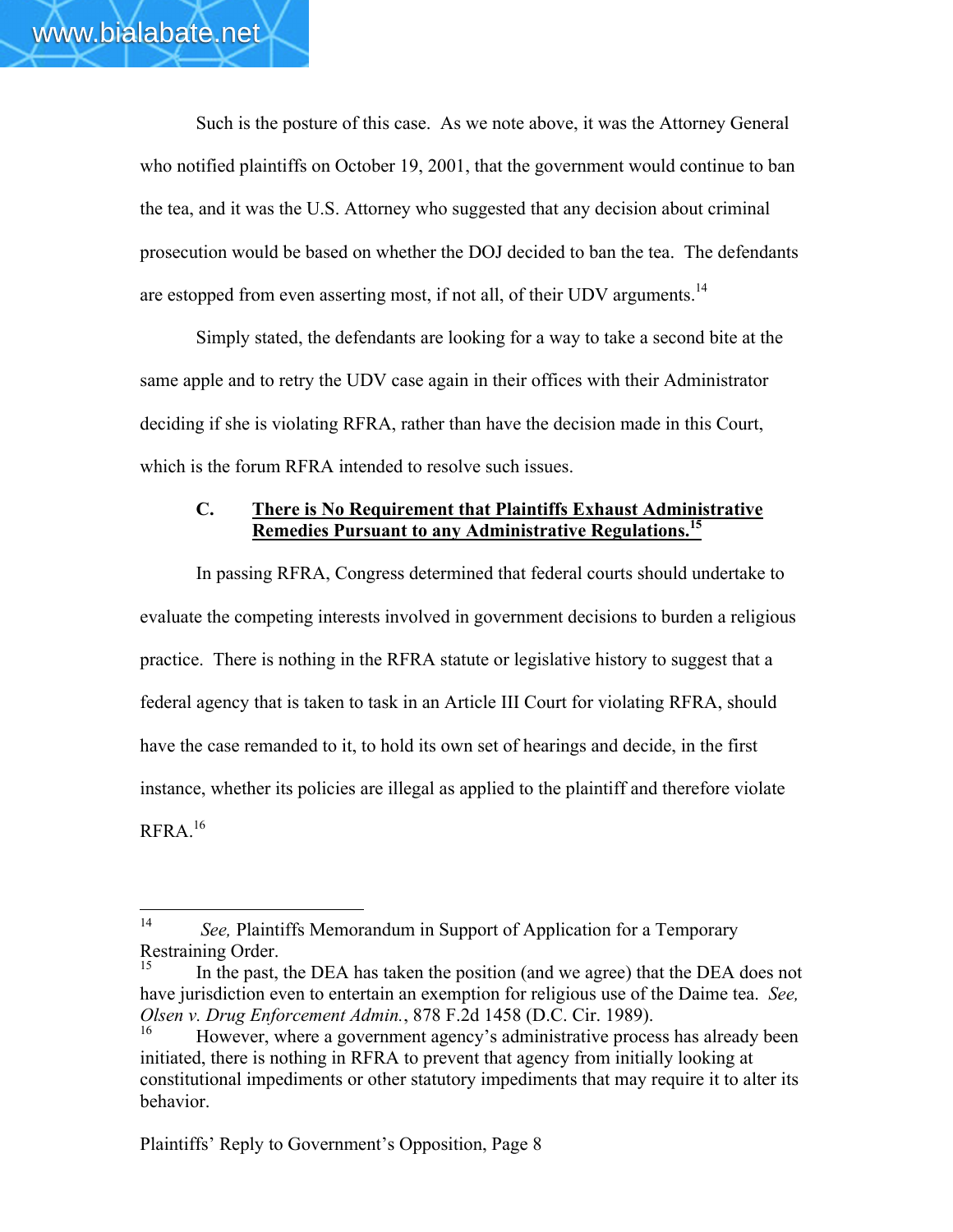Congress has generally determined that the "civil rights" laws are an exception to the exhaustion doctrine. See, *Patsy v. Bd. of Regents of State of Fla.*, 457 U.S. 496, 501- 02 (1982). The Supreme Court there held that, in the specific context of section 1983 claims, Congress did not intend to require exhaustion of State administrative remedies before a section 1983 claim could be brought in federal court because of its concern that the States would attempt to undermine constitutional rights. *Id.* at 516.

In *Patsy*, the Court opined:

[T]he initial question whether exhaustion is required should be answered by reference to congressional intent; and a court should not defer the exercise of jurisdiction under a federal statute unless it is consistent with that intent.

*Id.* at 501–02.

The logic of *Patsy* applies with particular force here in that the DOJ and its DEA have already been found wanting in protecting the religious freedom of the UDV plaintiffs and have said many times that they will treat the plaintiffs in this case as they have the UDV plaintiffs. This is an excellent example of why these religious freedom issues are more appropriately directed to the federal judge than to the administrator of a branch of the very Department (DOJ) that is violating plaintiffs' rights.

RFRA does not, by its own terms, require that an aggrieved party must prove anything to the very agency that violates the Act. A person whose religious practices are burdened in violation of RFRA "may assert that violation as a claim or defense in a judicial proceeding and obtain appropriate relief." 42 U.S.C. § 2000bb-1 (c) (emphasis supplied). Nothing in the wording of RFRA supports the defendants' new tactic.

RFRA places the burden on the agency to establish in court, after the plaintiff establishes that a religious practice has been burdened, that its actions are the least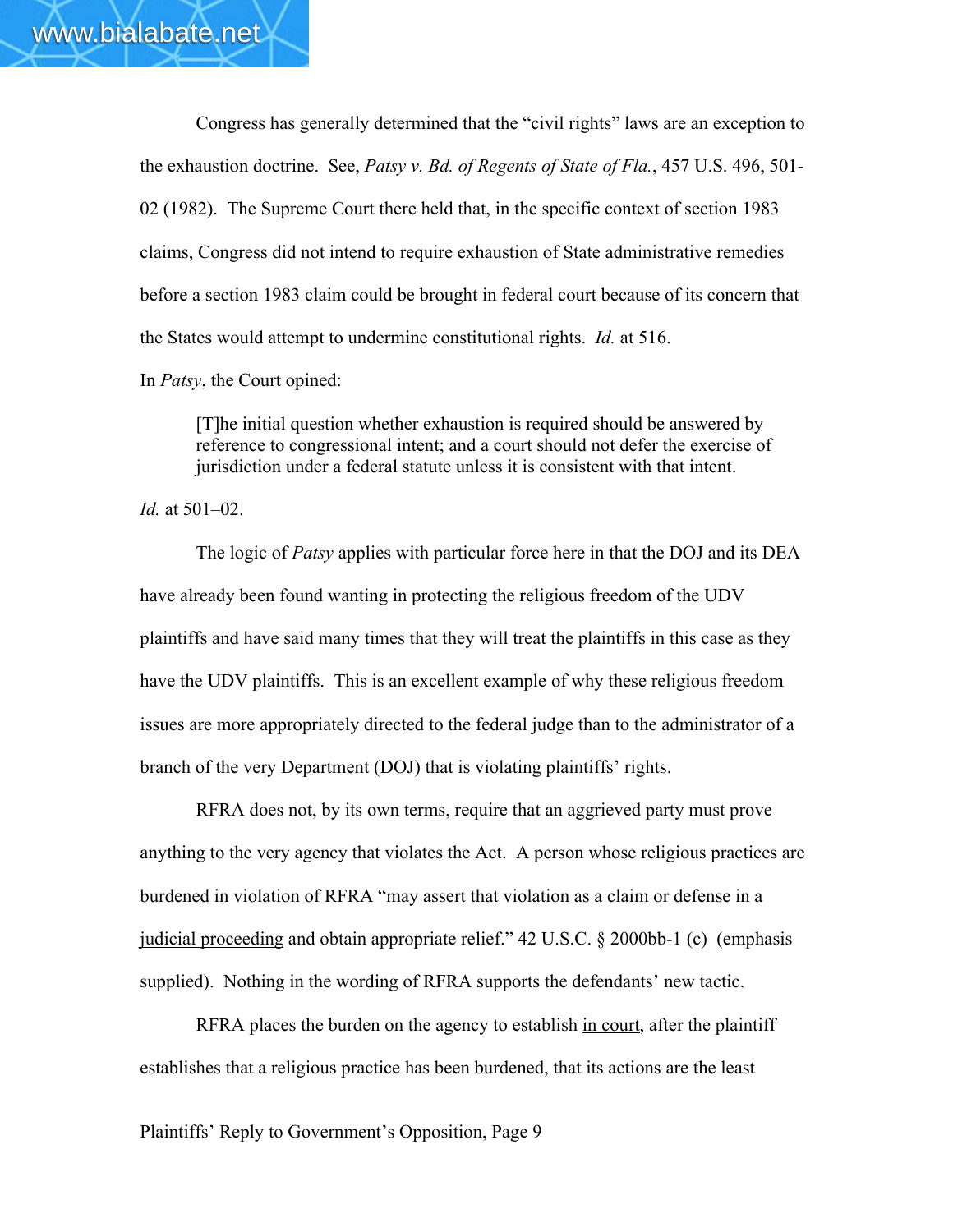restrictive means to accomplish a compelling government interest. RFRA specifically requires that this burden-shifting process take place "in a judicial proceeding."

In this case, the evidence clearly establishes that the taking of the sacramental tea is a "non drug use" as found by the Oregon Pharmacy Board. Professor Jimmy Gurulé, who recently stepped down as Under Secretary of the Treasury (Enforcement) offered the following expertise:

I have been advised that the plaintiffs recently requested the Oregon Pharmacy Board to receive copies of their Sacrament Receipt forms which track the shipment of the Daime tea from Brazil to Oregon. The Board reaffirmed that the sacramental ingestion of the tea is a non-drug use and therefore the Board has no jurisdiction over their religious practices including tracking the tea or acting in any other oversight capacity. From a drug policy perspective that position is correct because a drug oversight agency is concerned with abuse of controlled substance. Because the tea is used in a non-drug manner, the Oregon Pharmacy Board declined the offer. The same must be said of the DEA. Given the nondrug use of the Daime tea and the DEA's inability to establish a "compelling state interest," *this is not a case where the DEA has jurisdiction to ban the tea or apply any of its regulations to the religious practices of the Santo Daime Church.* This case is about the defendants threatening to arrest plaintiffs for activity that is legal under RFRA (emphasis supplied).<sup>17</sup>

Finally, the defendants acknowledged in the UDV case that there is no statutory

exhaustion requirement but ask the Court to apply a "common law, prudential

exhaustion." Below we establish that the history of the UDV litigation and the

defendants' arguments in that case, including those that mention the plaintiffs in this case,

strongly militate against this Court referring this RFRA case to one of the several

branches of the DOJ violating the law (RFRA).

## D. This Court Should Decline to Require Exhaustion of Any Administrative Remedies

<sup>&</sup>lt;sup>17</sup> Certainly, we assume that the defendants are in consultation with the DEA, as they have been with the other eleven DOJ branches in this case.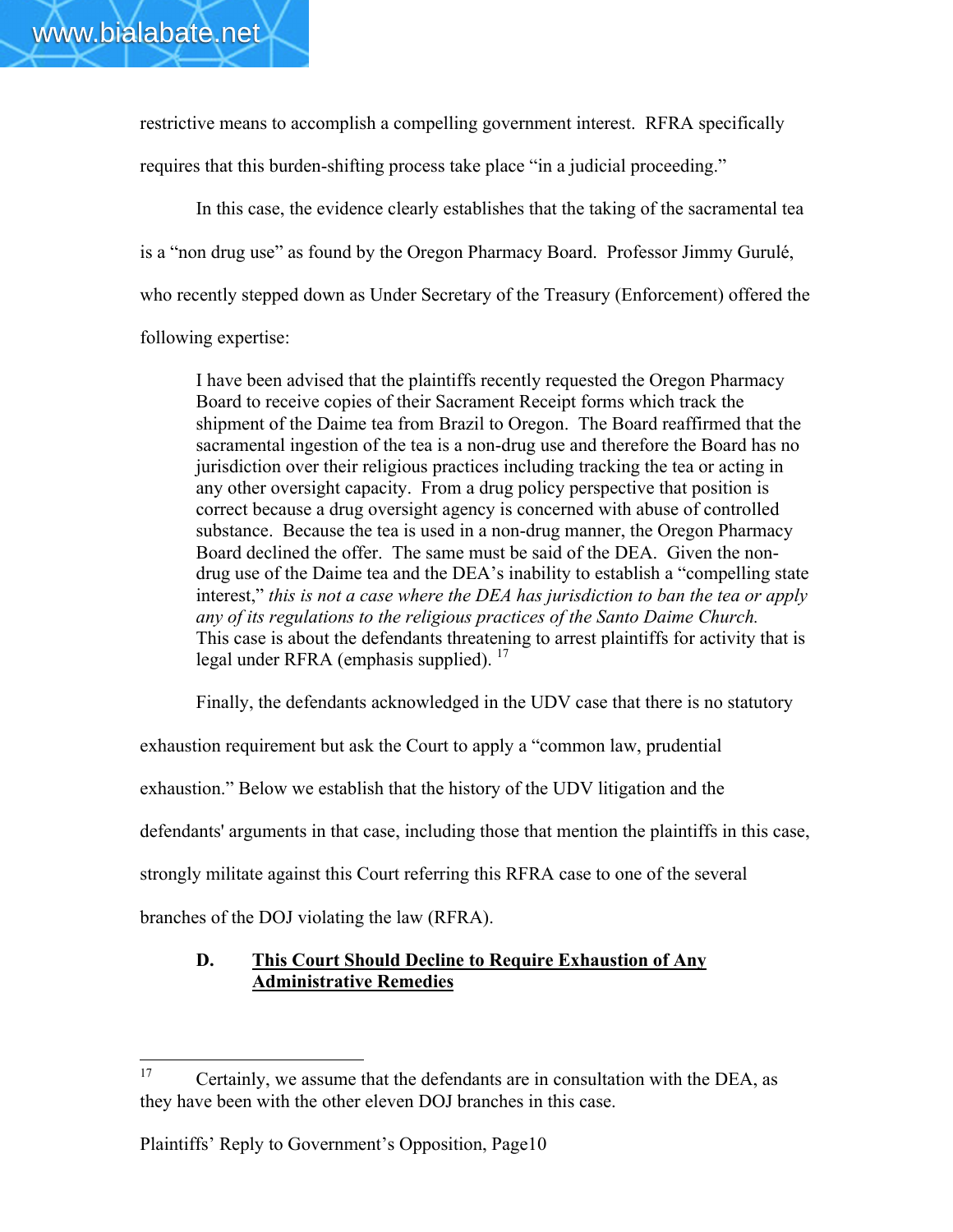The Supreme Court has committed the decision of whether to require common law exhaustion in a given case to the "sound discretion of the district courts." *NLRB v. Industrial Union of Marine & Shipbuilding Workers of Am.,* 391 U.S. 418, 426 (1968).

While we have established that there is no statutory requirement of exhaustion here, even the Supreme Court's enunciated criteria for the exercise of discretionary exhaustion have not been satisfied here. "[I]f congressional intent to require exhaustion is not clearly apparent, courts should determine whether a common law exhaustion requirement is applicable; this inquiry gives broad discretion to district courts." *See, McCarthy v. Madigan*, 503 U.S. 140, 144, 117 (1992)*.*

For example, in *Yahweh Ben Yahweh v. U.S. Parole Comm'n*, 158 F. Supp. 2d 1332 (S.D. Fla. 2001), the court had occasion to review the legislative history of RFRA and found there was no indication that Congress intended that exhaustion of remedies should be required before invoking the federal court's protection under RFRA. The Court noted that exhaustion should not be required

where an administrative remedy would be inadequate. For example, the administrative remedy may be inadequate when an agency "lacks institutional competence to resolve the particular type of issue presented, such as the constitutionality of a statute." While the Parole Commission has great expertise in determining an individual's risk level, and in setting appropriate restraints on his release, its institutional competence may be less suited to the evaluation of these highly complex constitutional and statutory arguments.

*See id.*

Eight years of litigation in the UDV case establish that the DEA does not have the "institutional competence" to assess such fundamental issues as whether its regulations banning the tea are based on compelling government interests, or how to balance the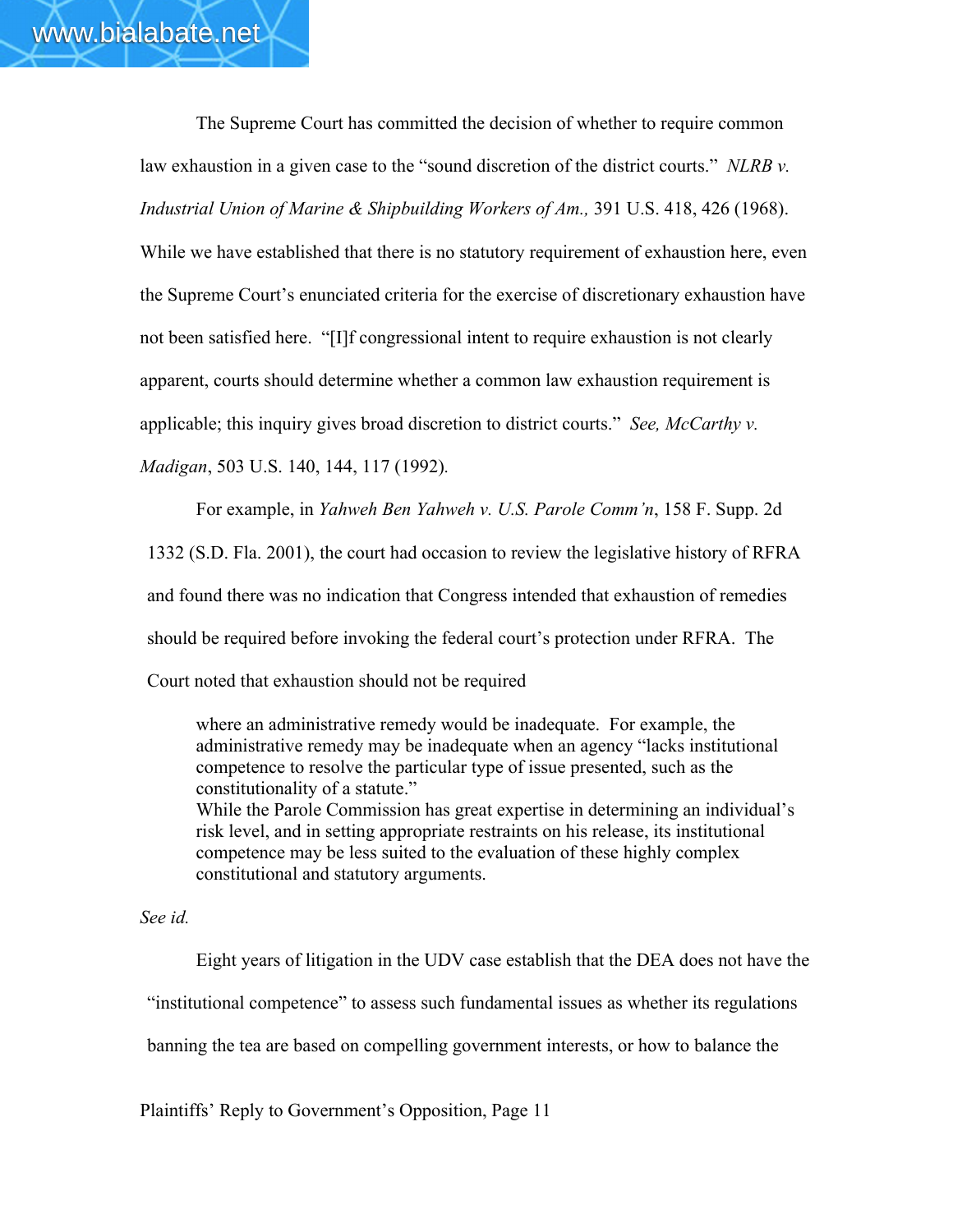various interests and concerns of the parties under the pre-*Smith<sup>18</sup>* Supreme Court decisions and the many relevant court of appeals decisions. And as we note above, the letter of Principal Deputy Associate Attorney General Greenberger dated December 21, 2000, acknowledges how complex the legal and factual issues raised by the Santo Daime are and that a 12-member interagency task force, not the DEA, would be better suited to address such issues. Failing their resolution, we now turn to this court for relief from the Damocles' sword that continues to chill plaintiffs' religious expression.

The UDV litigation rejects the extraordinarily myopic view that the CSA has no room for exceptions, which is the position that the DEA has continually taken. The DOJ suggests deference to the experience of the DEA in assessing whether it has a compelling interest in banning the tea. Had the District Court, the Tenth Circuit, and the Supreme Court deferred to the Administrator's expertise and findings on these subjects, as the government now suggests, UDV would be unable to practice its religion. Fortunately, the Court relied on its own expertise in finding facts and applying the balancing tests in adjudicating the issues assigned to it under RFRA. The Supreme Court rejected defendants' argument in *O Centro* that the district courts are not competent to undertake such analysis. No less then 17 federal district, court of appeals, and Supreme Court Judges (and Justices) have considered the government's expertise, and each rejected the defendants' self proclaimed expertise. There is no reason that this court should decline to exercise the powers conferred on it by Congress to hear this case. The Supreme Court remonstrated its disapproval in the *O Centro* case in concluding that the Executive Branch is not as well equipped for such tasks as are federal district judges.

<sup>18</sup> *Employment Division v. Smith*, 494 U.S. 872 (1990).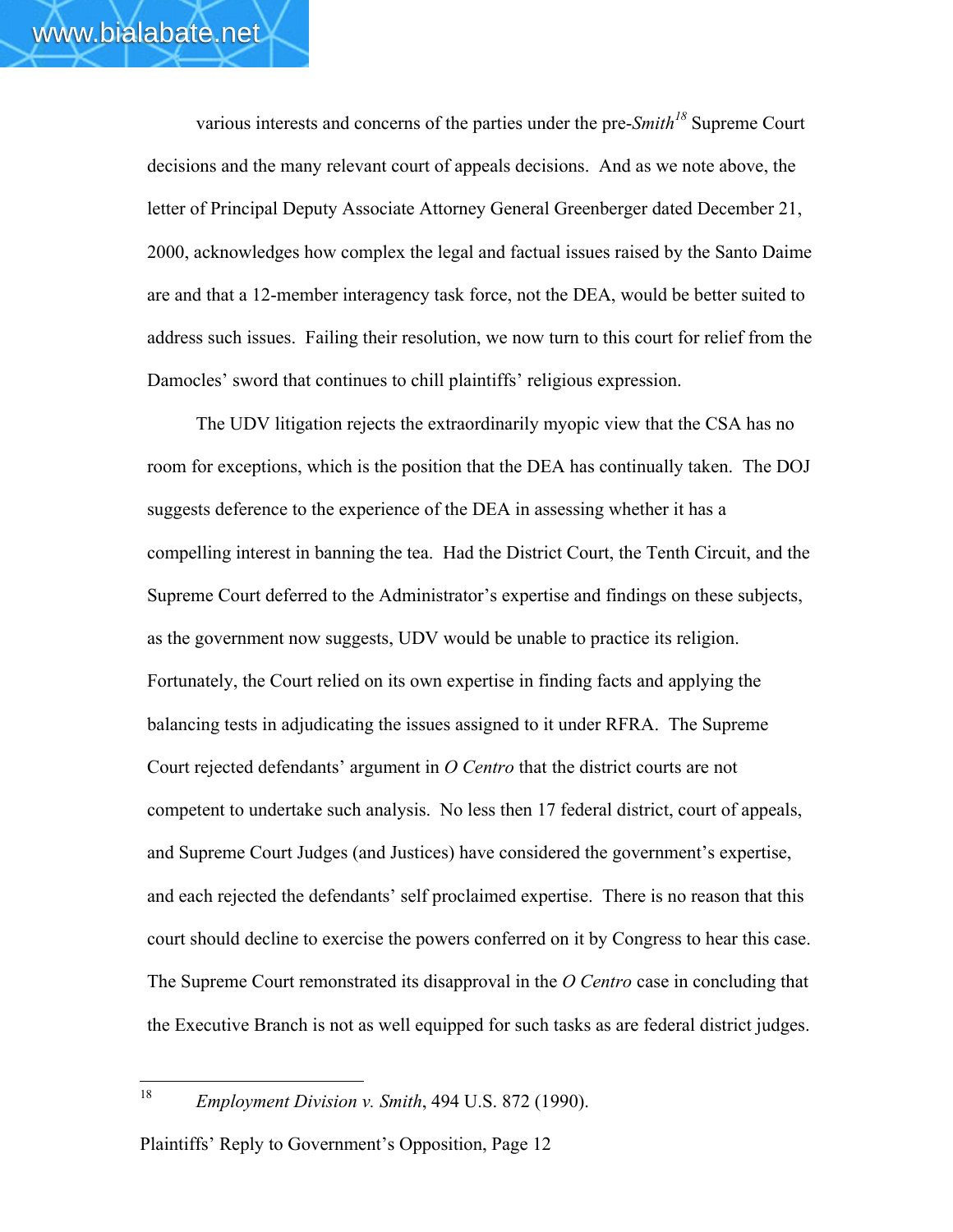www.bialabate.net

Its interests in prohibiting the tea are no different and*,* no more compelling regarding the Daime tea than with respect to the hoasca tea.

## E. The Government Has Already Demonstrated its Intent to Impede the Importation of the Daime Tea into the United States

In *McCarthy, supra,* 503 U.S. at 144, 148, the Court held that "an administrative remedy may be inadequate where the administrative body has been shown to be biased or has otherwise predetermined the issue before it."

The government/DEA has predetermined the outcome of this case. We have

referenced the letter from the Attorney General dated October 19, 2001, stating that the

government had compelling interests justifying its banning the tea. In *Yahweh*, 158 F.

Supp. 2d at 1343, there was no statutory requirement, as in this case, that parolees be

required to exhaust before challenging the constitutionality of the conditions of parole. In

declining to order exhaustion, the court stated:

In addition, it is fair to conclude that the administrative appeal presented little hope for Yahweh Ben Yahweh that the Parole Commission would, under these established procedures, reverse its underlying determination that Yahweh Ben Yahweh poses an extreme risk to the community.

There can be little doubt that if the defendants/DEA were to be permitted to revisit this case, it would revert to its prior position that there is a compelling interest in banning the tea. This would be a comparably futile exercise, as where the *Yahweh* court noted:

Rather, all parties recognized that the fundamental issue on appeal inevitably would have been the validity of the parole conditions in light of the RFRA and the First Amendment.<sup>19</sup>

<sup>&</sup>lt;sup>19</sup> Defendants cited two cases to support their exhaustion argument to Judge Parker on remand from the Supreme Court. Neither is relevant and both are easily distinguishable. First, in *Jackson v. District of Columbia*, 254 F.3d 262, 265 (D.C. Cir. 2001), the prisoner plaintiff argued that RFRA excused his obligation to exhaust administrative remedies prior to bringing an action against the government. The D.C.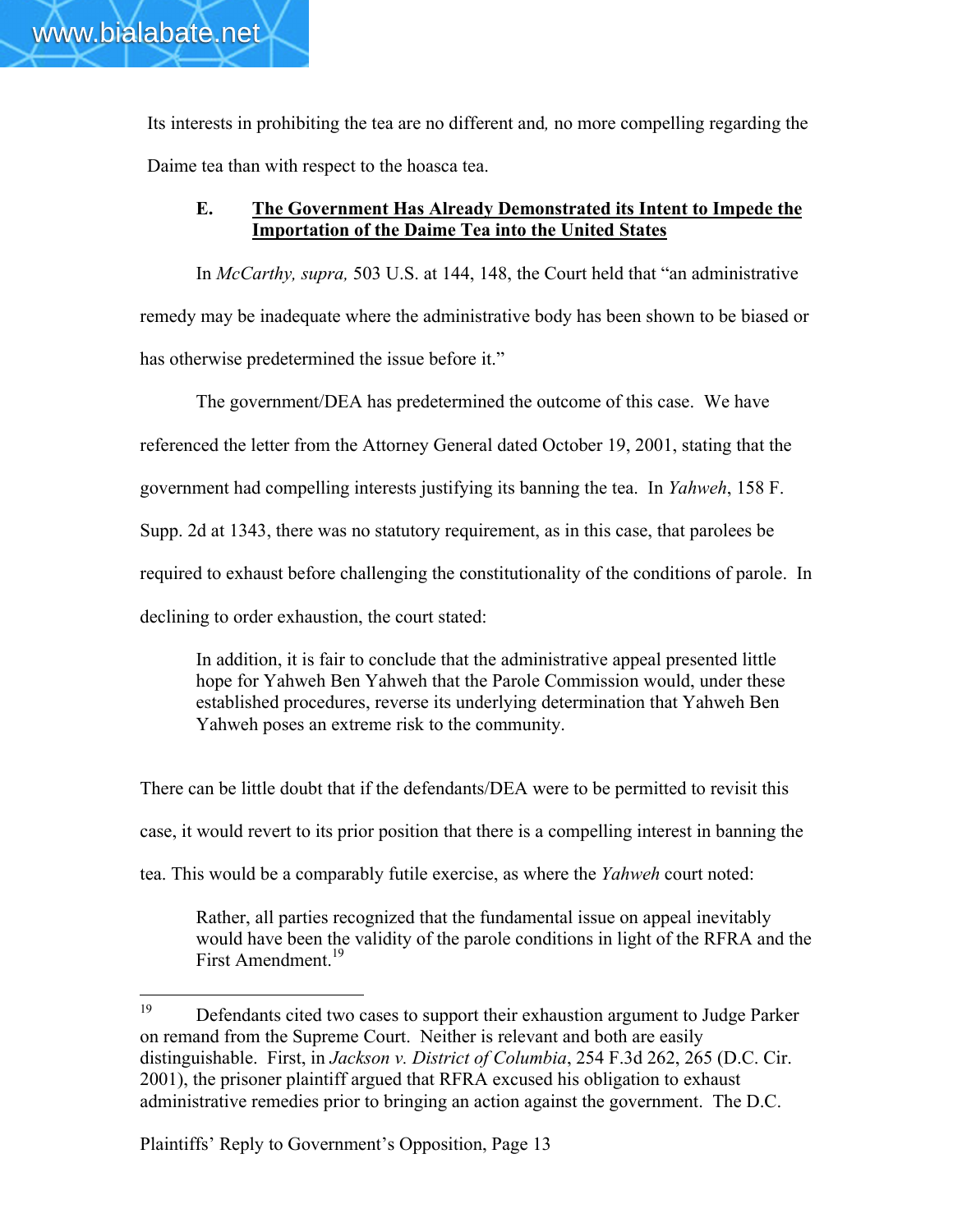This is the reality of this litigation as well. In this case, as we note in our Memorandum of Law, the government defendants infer that this Court does not have the capability to decide the fundamental issue of religious freedom. "District courts, operating within the constraints of case-bound litigation, do not have the requisite capacity to evaluate and comprehend fully the far-reaching implications for law enforcement that attend any decision to exempt a Schedule I substance from the CSA's rigorous controls." *O Centro,* United States Brief for Petitioners, at 23.

This audacious position was summarily rejected by the Supreme Court in the 8-0

UDV decision. The Court stated:

We have no cause to pretend that the task assigned by Congress to the Courts under RFRA is an easy one . . . But Congress has determined that Courts should strike sensible balances, pursuant to a compelling interest test that requires the Government to address the particular practice at issue.

*O Centro,* 546 U.S. at 439.

 $\overline{a}$ 

Circuit held that the explicit exhaustion requirement under the Prison Litigation Reform Act (PLRA) was passed in 1995 and contains an *express provision* that any civil rights suits brought by prisoners, included those asserting religious claims, can only be brought after exhaustion of administrative remedies. PLRA amends all legislation that was passed before it. PLRA was passed two years after RFRA and is an explicit Congressional mandate that applies to prisoners. Strictly speaking, the religious freedom cases brought in federal courts by prisoners are brought pursuant to PLRA, not RFRA. However, the RFRA balancing tests nevertheless apply.

The next case cited by defendants*, St. John's United Church of Christ v. City of Chicago*, 502 F.3d 616, 629 (7th Cir. 2007), is equally unavailing. That case held that where there is an FAA administrative proceeding already initiated and RFRA claims have been presented in that proceeding, the losing party may not then initiate a proceeding in federal district court but must seek review in the court of appeals. Of course, that is not the case here because there are no such proceedings and none has ever been initiated by either party. The Court had no occasion to perform the prudential exhaustion analysis required in *McCarthy* because the administrative process had already been initiated.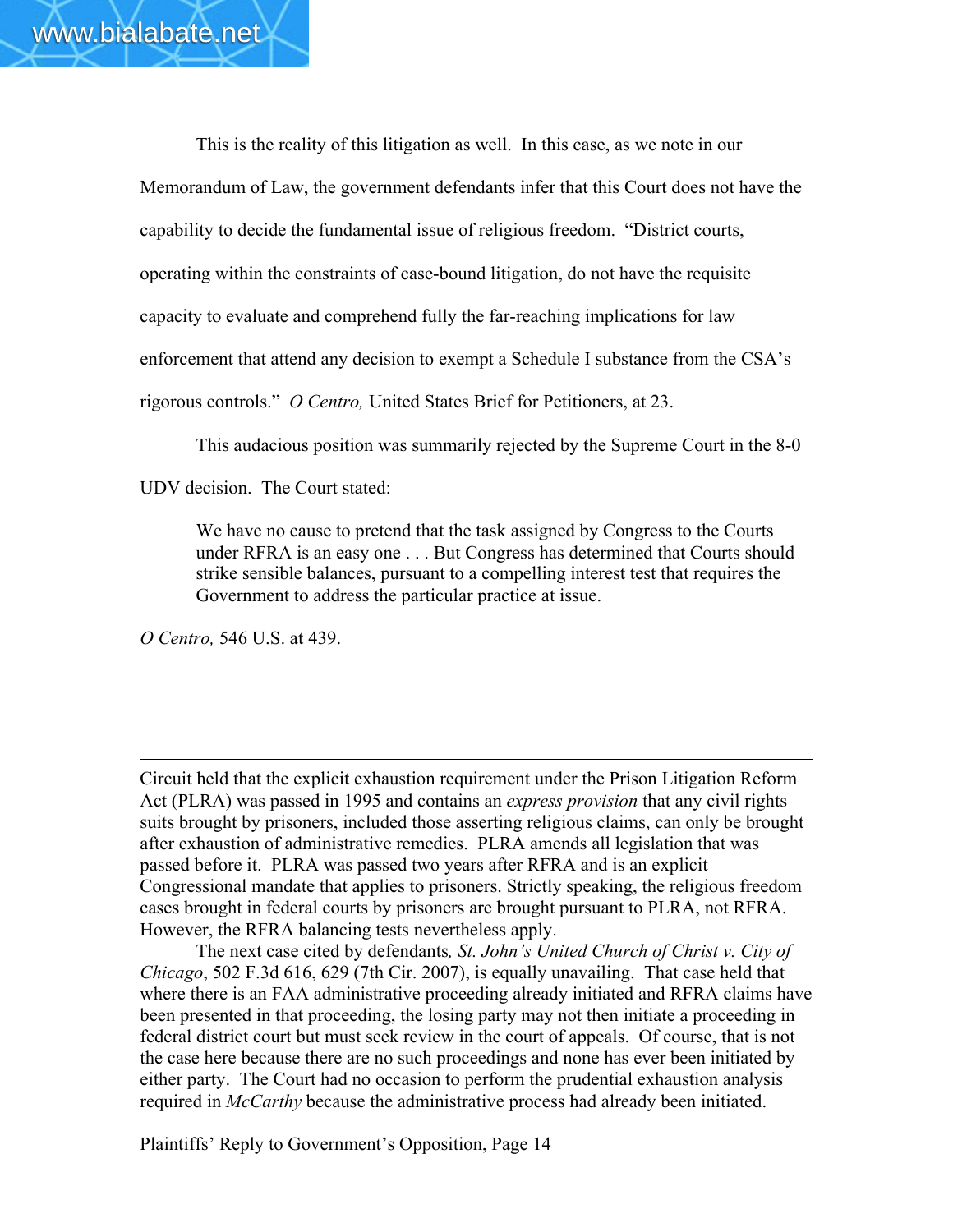

The two exceptions to exhaustion, incompetence of the agency to deal with

certain issues and prejudice or predetermination, are both at work in the position argued

by the Solicitor General in the UDV case. The Solicitor argued that:

[Distribution of Schedule I controlled substances, where allowed for medical purposes] is done to very strict—pursuant to very strict controls that are really incompatible with sacramental use of a substance. There is a requirement of prescription, or dispensing by a physician under physician control, with recordkeeping—identifying the dosage, the amount of the sacrament—recordkeeping of the person who takes it. There is—there is an incompatibility and potential entanglement problem in how to—in trying to apply a system like that, even under Schedule II."

(Tr. Sup. Ct. Oral Arg., 11/1/05, at 13.)

In the UDV case Judge Parker said:

"[O]ne of the underlying problems is that the regulations are not formulated for the purpose of applying them to religious uses as opposed to research and other uses."

The government responded:

"That's true, Your Honor."

Transcript of Hearing April, 9, 2008, *O Centro v. Mukasey.*

The government's position in the Supreme Court applies equally to the issue of

importation of both teas. The Supreme Court characterized the government's position as

follows:

The Government contends that the Act's description of Schedule I substances as having "a high potential for abuse," "no currently accepted medical use in treatment in the United States," and "a lack of accepted safety for use . . . under medical supervision," 21 U. S. C. §812(b)(1), by itself precludes any consideration of individualized exceptions such as that sought by the UDV. The Government goes on to argue that the regulatory regime established by the Act—a "closed" system that prohibits all use of controlled substances except as authorized by the Act itself . . . cannot function with its necessary rigor and comprehensiveness if subjected to judicial exemptions (emphasis supplied).

546 U.S. at 430.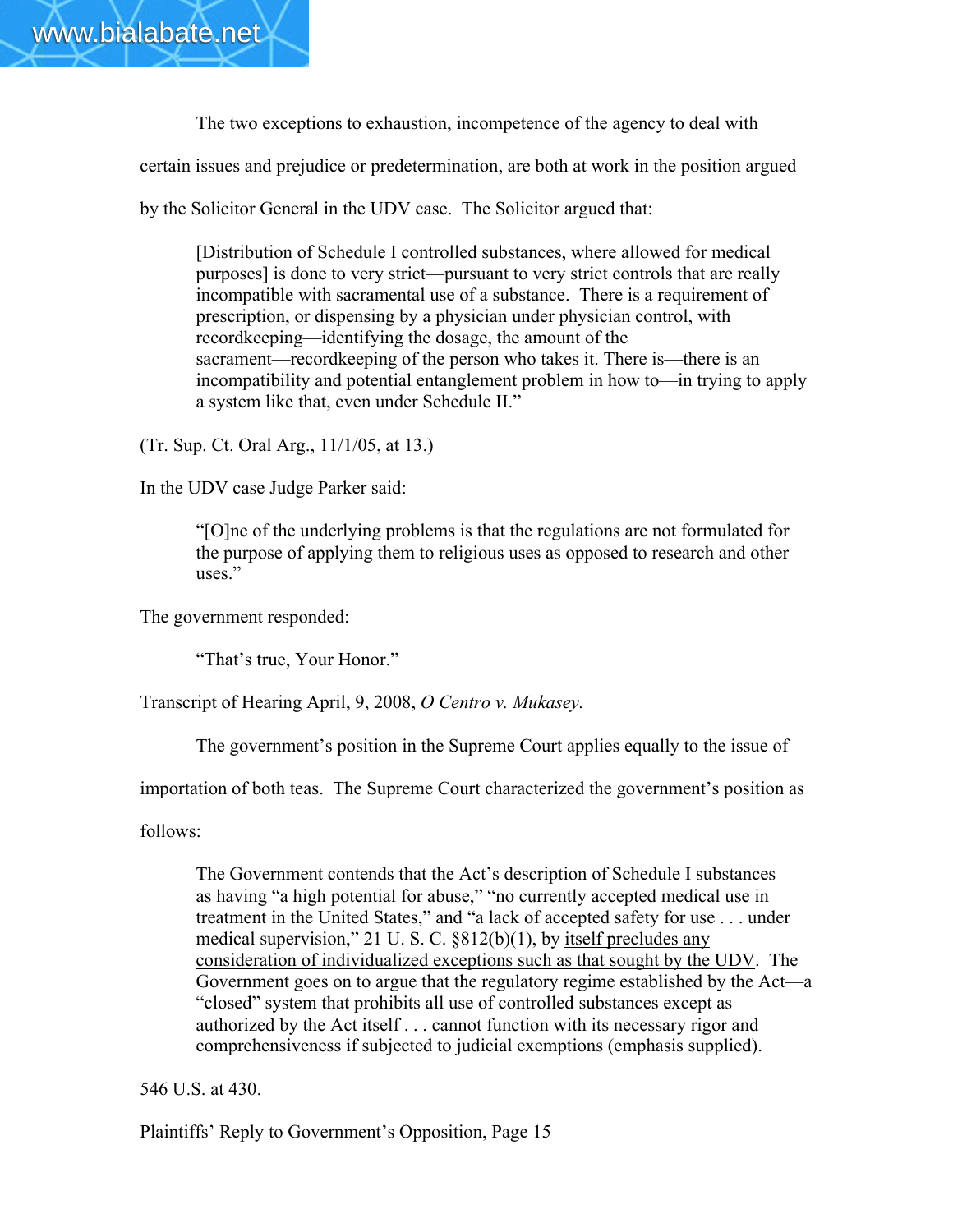These positions were rejected by the Court.

Given that the Act does not permit religious use of the tea, according to defendants, it is entirely known and predictable how the DEA Administrator would rule if permitted to revisit the issues unanimously rejected so clearly by the Supreme Court. The defendants will continue to ban the Daime tea unless this Court enjoins them from doing so. As noted above, thern-Assistant Attorney General Robert D. McCallum, Jr. wrote to the plaintiffs on October 19, 2001, that the government would not cease banning the tea. The Supreme Court characterized the government's position as follows:

Under the Government's view, there is no need to assess the particulars of the UDV's use or weigh the impact of an exemption for that specific use, because the Controlled Substances Act serves a compelling purpose and simply admits of no exceptions.<sup>20</sup>

546 U.S. at 430.

The defendants/DEA will not agree with the Supreme Court, but will find:

[t]hat the effectiveness of the Controlled Substances Act will be "necessarily . . . undercut" if the Act is not uniformly applied, without regard to burdens on religious exercise.

Brief for Petitioners 18.

 $\overline{a}$ 

How can the defendants argue that this case is not ripe for review, when they have just recently made their intransigent position know to the Supreme Court? None of the cases cited in the Opposition is determinative of this litigation. Thus plaintiffs should not be required to go to the DEA to seek an exemption. The Deputy Solicitor General advised the Supreme Court that no exception could be made for sacramental use of the tea, even

<sup>&</sup>lt;sup>20</sup> It is difficult to imagine a more definitive statement of the government's position which satisfies the test in *Abbot Laboratories v. Gardner,* 387 U.S. 136, 151-53 (1967), cited by defendants.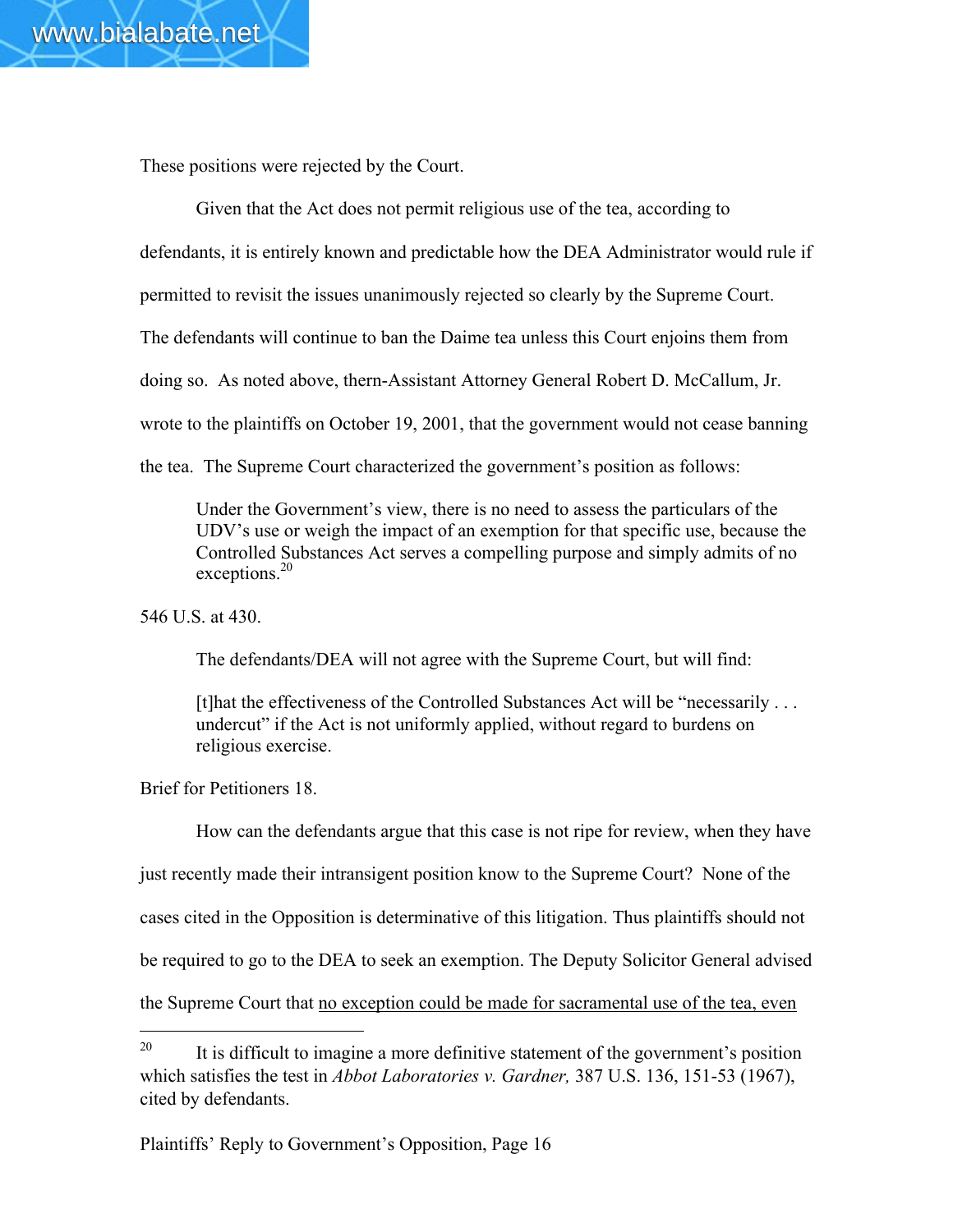for "rigorously policed" use of just "one drop" of tea "once a year". See Tr. of Oral Arg. 17 (emphasis supplied).

The DOJ/DEA's predetermined positions that terrible harm will befall domestic and international efforts to combat drug trafficking, that efforts to prevent the creation of new delivery systems and markets for the most dangerous controlled substances, and efforts to protect the physical health and safety of individuals who use the tea, with its potential for severe adverse health consequences, will be thoroughly compromised by permitting even one drop of tea into the United States (Pet. Brief., at 8-9, filed 7/13/05). These consequences have already been asserted by the defendants have previously been stated as the reasons for refusing to settle this case. All of these reasons have already been rejected at all levels of appeal in the UDV case.

There is obviously strong bias here. Another example is the fantastic additional dire consequence predicted by the DOJ as a result of perhaps one to two hundred people in the entire country taking the sacramental tea: "[N]either the CSA nor RFRA requires the government to wait until it has a full- blown drug epidemic on its hands before it may belatedly attempt to stem the tide of usage[.]" (Doc. 15, filed 1/25/01.) The DEA acknowledges the legality of 250,000 Native Americans consuming peyote each month, [subject to regulation by the Texas Department of Public Safety, *see* 42 U.S.C. §1996a(b)(3)], but in its infinite wisdom, projects a "full-blown drug epidemic," if one or two drops of the sacramental Daime tea is imported, even if it were "rigorously policed."

Defendants cite to the letter Mr. Beane wrote to plaintiffs' counsel on May 1, 2008, in which he stated, "Plaintiffs months ago were advised that '[i]f [they] wish to seek an exemption from the CSA and/or its implementing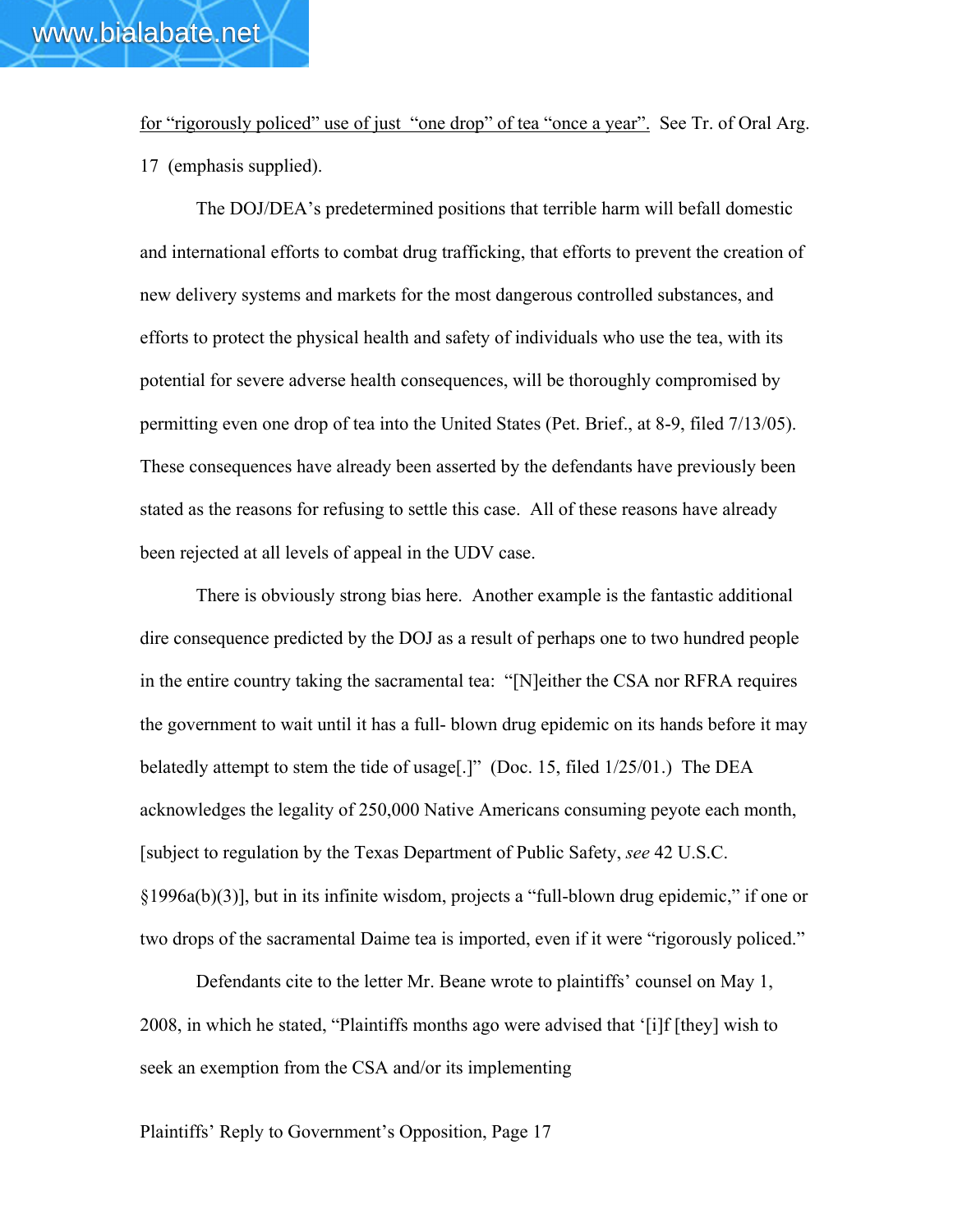regulations, . . . the CSA regulations permit a person or group to seek an exemption from the DEA Administrator,' including '[p]etitions for religious exemptions from the CSA.'" *See* Pls.' Mem. at Ex. Q (Email from Eric J. Beane to Roy Haber (May 1, 2008)). Defendants neglect to note that plaintiff wrote to Mr. Schiffer in November 2007, asking if the DOJ was prepared to negotiate a settlement and back down from its previous position that it will continue to ban the tea. Mr. Beane's letter months later did not answer the inquiry but, for the first time in eight years of communications with the government on this issue, suggested seeking an exemption, which is not required under RFRA and is not required by virtue of any federal regulation or statute.

Despite all of the rhetoric in the government Opposition that an exemption might be granted, as noted in the *Yahweh* case, it is simply not conceivable that the DEA will now reverse its hard and fast rule of no exemptions even if that burdens a religious practice. In light of the UDV litigation, it simply defies reality to believe that the DEA would reverse its position in the UDV case and agree with the plaintiffs in this case that its regulations criminalizing the tea do not represent a compelling government interest. There is no rational basis for this court to consider discretionary exhaustion in this case.

#### F. Even if There Were an Exhaustion Requirement, That Would Not Affect Plaintiffs' Right to Immediate Injunctive Relief to Protect it From the Defendants' Threats.

The ultimate question for decision here is whether the government can demonstrate that it has a compelling interest in banning the tea. On this question, there can be little disagreement. The defendants have already litigated these issues and lost. Therefore, plaintiffs have a high probability of prevailing on the merits of their claim; moreover, it is incontrovertible that the threats to seize the tea and prosecute plaintiffs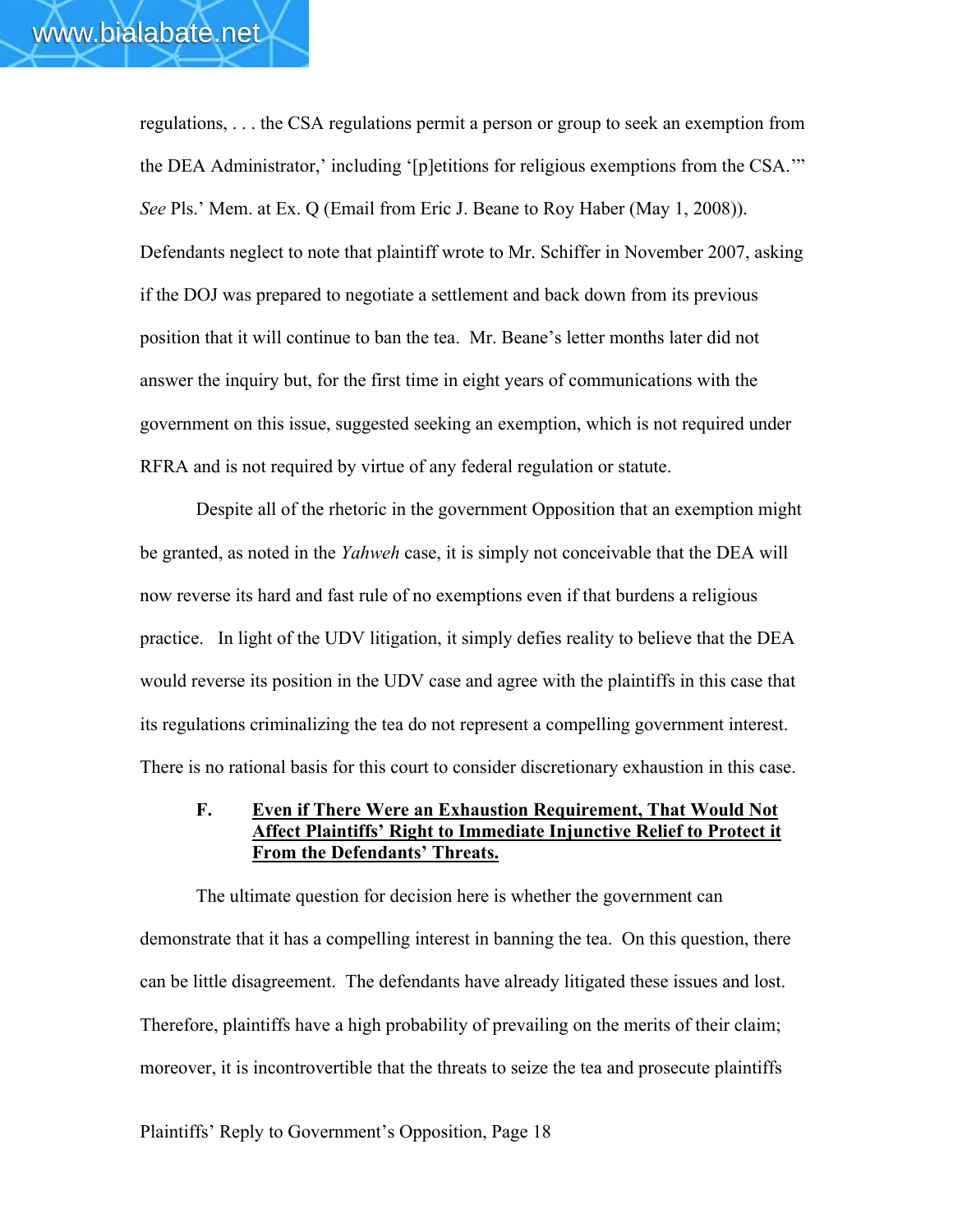constitute a "substantial burden" on plaintiffs' religious expression.

The Supreme Court has long recognized that federal courts possess a "traditional power to issue injunctions to preserve the *status quo* while administrative proceedings are in progress and prevent impairment of the effective exercise of appellate jurisdiction." *FTC v. Dean Foods Co*., 384 U.S. 597, 604, (1966). In *Wagner v. Taylor*, 836 F.2d 566, 571-72 (D.C. Cir. 1987), the court held that, although Title VII complainants must ordinarily exhaust administrative remedies before seeking judicial relief, because Title VII does not expressly foreclose courts' "inherent equitable power to issue . . . injunctions to preserve the status quo," district courts retain jurisdiction to grant interim injunctive relief where plaintiffs face either irreparable injury or imminent retaliation. *Id.* at 574-76. The court stated:

[I]f a court may eventually have jurisdiction of the substantive claim, the Court's incidental equitable jurisdiction, despite the agency's primary jurisdiction, gives the Court authority to impose a temporary restraint in order to preserve the status quo pending ripening of the claim for judicial review.

#### *Id.*

In *Jackson,* 254 F.3d at 268, the court held:

Like Title VII, the PLRA contains nothing expressly foreclosing courts from exercising their traditional equitable power to issue injunctions to prevent irreparable injury pending exhaustion of administrative remedies. The district court therefore had no need to recognize an irreparable injury exception to the PLRA's exhaustion requirement; the Court had inherent power to protect the prisoners while they exhausted prison grievance procedures. Of course, the district court had no need to exercise that authority in this case, for by the time BOP raised its exhaustion defense, the Court had issued a temporary restraining order.  $\cdot$ <sup>21</sup>

<sup>&</sup>lt;sup>21</sup> "[T]hat, by agreement of the parties, remained in effect until the court ruled on the merits." *Id.*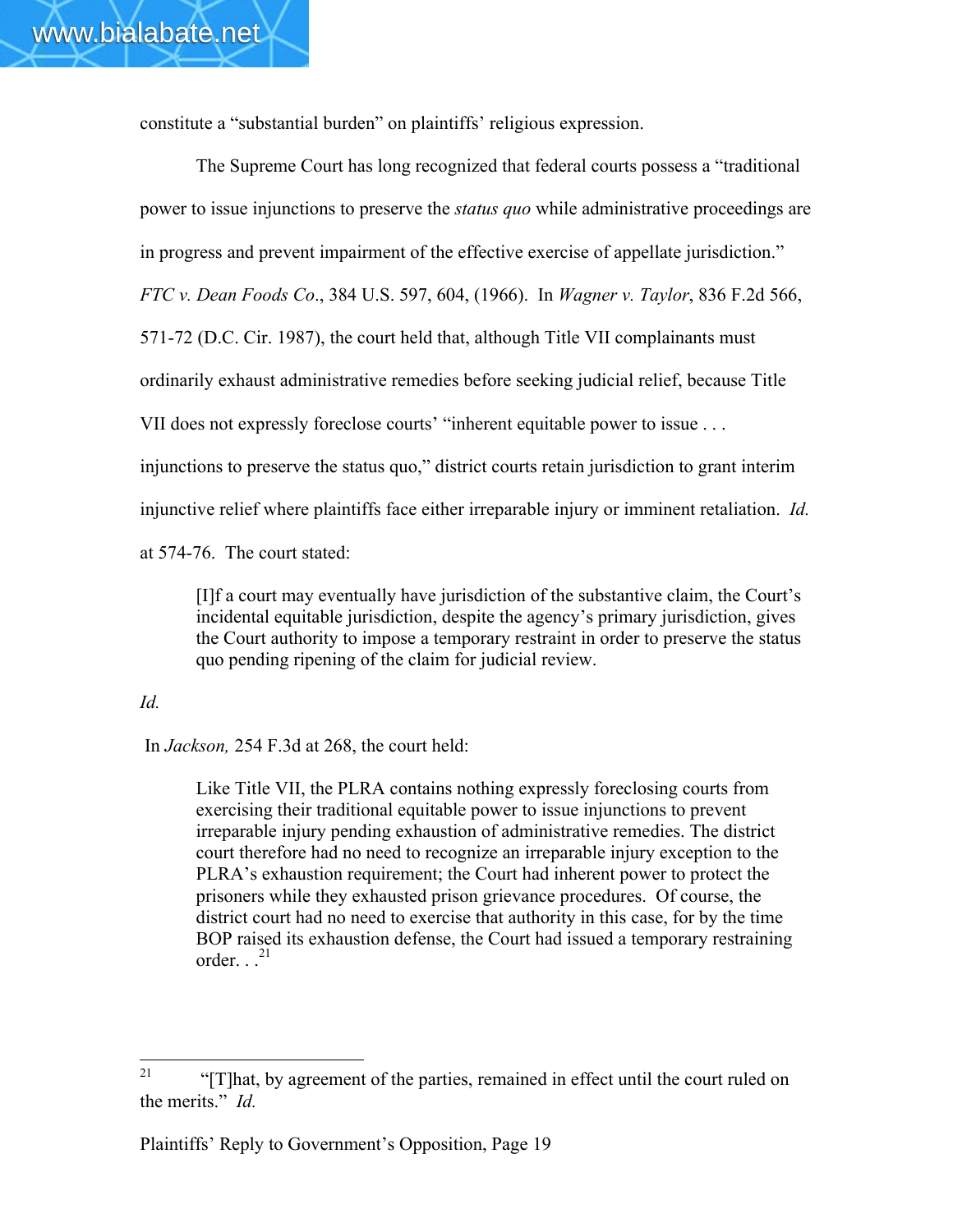Thus, even if this matter were properly before an agency, which it is not, this court would still have inherent power to grant the temporary relief for which plaintiffs pray pending the outcome of any agency action.  $^{22}$ 

#### **CONCLUSION**

Defendants admit that there is no statutory requirement that plaintiffs exhaust and that this court does have jurisdiction because discretionary exhaustion is within the sound discretion of the court and is not jurisdictional. One cannot imagine a fact pattern that would justify requiring the plaintiffs to go to the DEA, when the United States has already told the plaintiffs that they will not settle this case because permitting even one drop of tea into the country will cause the sky to fall. For the many reasons given above, this matter should remain where the statute says it belongs, in the federal district court, and where there the Supreme Court in *O Centro* agreed RFRA cases belong for adjudication.

Respectfully submitted,

Roy S. Haber Roy S. Haber, P.C.  $570$  East  $40<sup>th</sup>$  Street Eugene, Oregon 97405 haberpc@cyber-dyne.com Tel. (541) 485 6418 Cell (541) 913 6397

Of Counsel: Gilbert Paul Carrasco Professor of Law Willamette University College of Law 245 Winter Street, S.E., # 451

 $22$  Any administrative process would itself be a substantial burden on plaintiffs' right to practice their religion, unless it were accompanied by a restraining order pending final resolution by this court